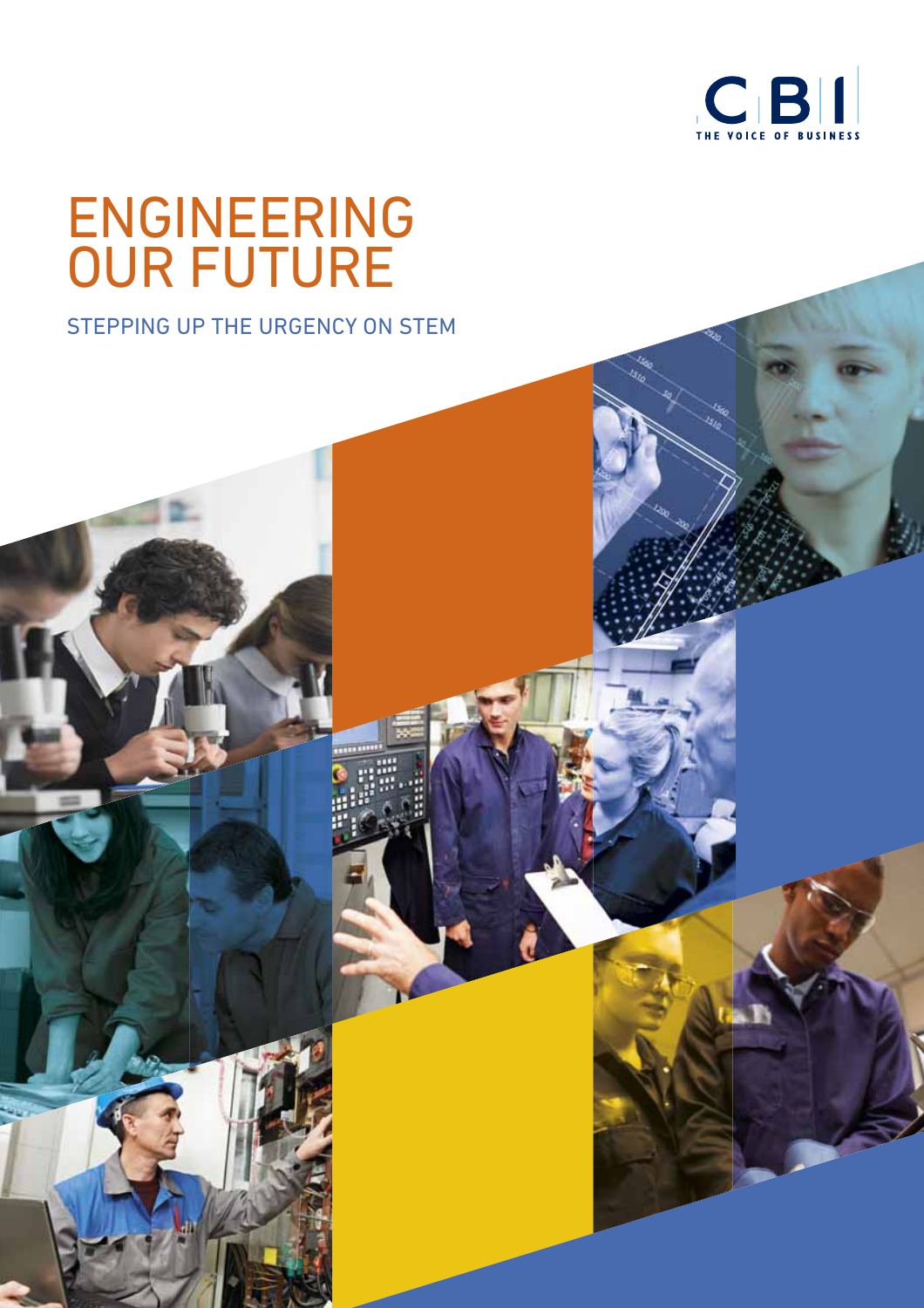# **Contents**

| <b>Foreword</b>                                                |    |  |
|----------------------------------------------------------------|----|--|
| <b>Executive summary</b>                                       | 4  |  |
| 1 STEM skills: vital for growth and<br>higher living standards | 6  |  |
| 2 Improving rates of progress on<br>building our STEM skills   | 11 |  |
| 3 The path ahead – building the pipeline<br>we need            | 17 |  |
| <b>References</b>                                              | 26 |  |
|                                                                |    |  |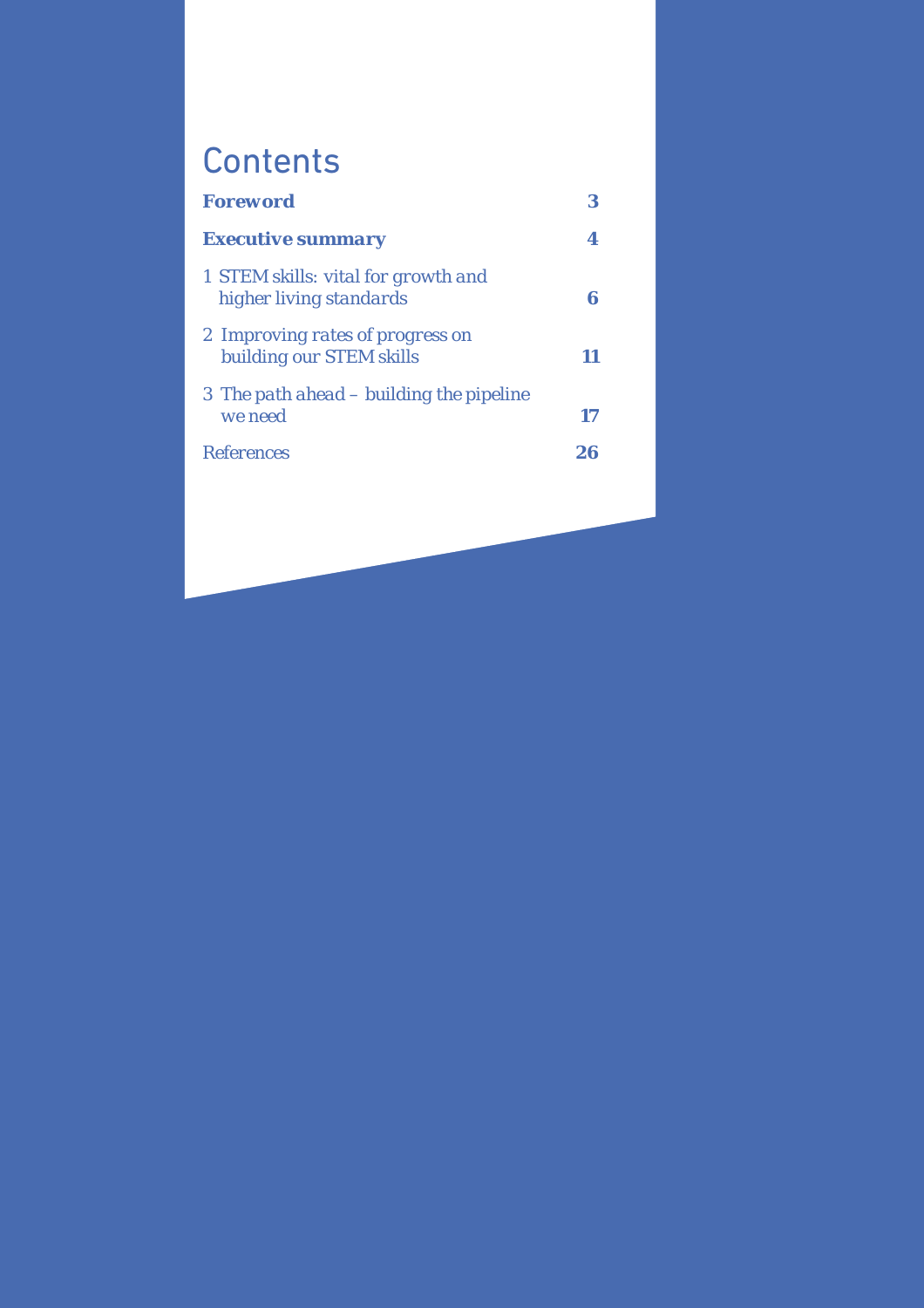# Foreword



*A competitive science, technology, engineering and maths (STEM) skills base is vital to our future as a knowledge-intensive economy. As the economy rebalances towards manufacturing, investment and exports, major growth sectors require these skills, and they must be confident that the UK's supply can grow with their businesses in the years ahead.*

We have made real progress on STEM uptake in the last decade – but there is much more to do. These skills are central to the sectors that must be the anchors of our economy. A new urgency is required – in terms of both the existing and the future workforce.

And we must address this issue at every level – for university-qualified STEM professionals, but importantly also for skilled technicians. As well as bolstering STEM education at school and university level we also need to build wider gateways into STEM careers through vocational routes at the beginning of, and in mid-career. Improving the flexibility and responsiveness of our existing workforce is critical if people are to flourish in the occupations of tomorrow.

A key part of the solution to this is addressing the shameful STEM skills gender gap by improving the participation of girls and women. With the demand for STEM skills so great we simply cannot afford to draw on only part of the UK's talent pool.

Businesses are taking action to ensure that more talented women can access top jobs, but if girls are not supported to study underpinning STEM skills their paths in many sectors will be blocked.

It is our shared responsibility to make sure that we can fill the STEM jobs of the future. Businesses are already developing joint solutions, but more must be done to build a skills ecosystem that supports all our people to build the skills today that will fire growth tomorrow.

Katy Hall

**Katja Hall** CBI chief policy director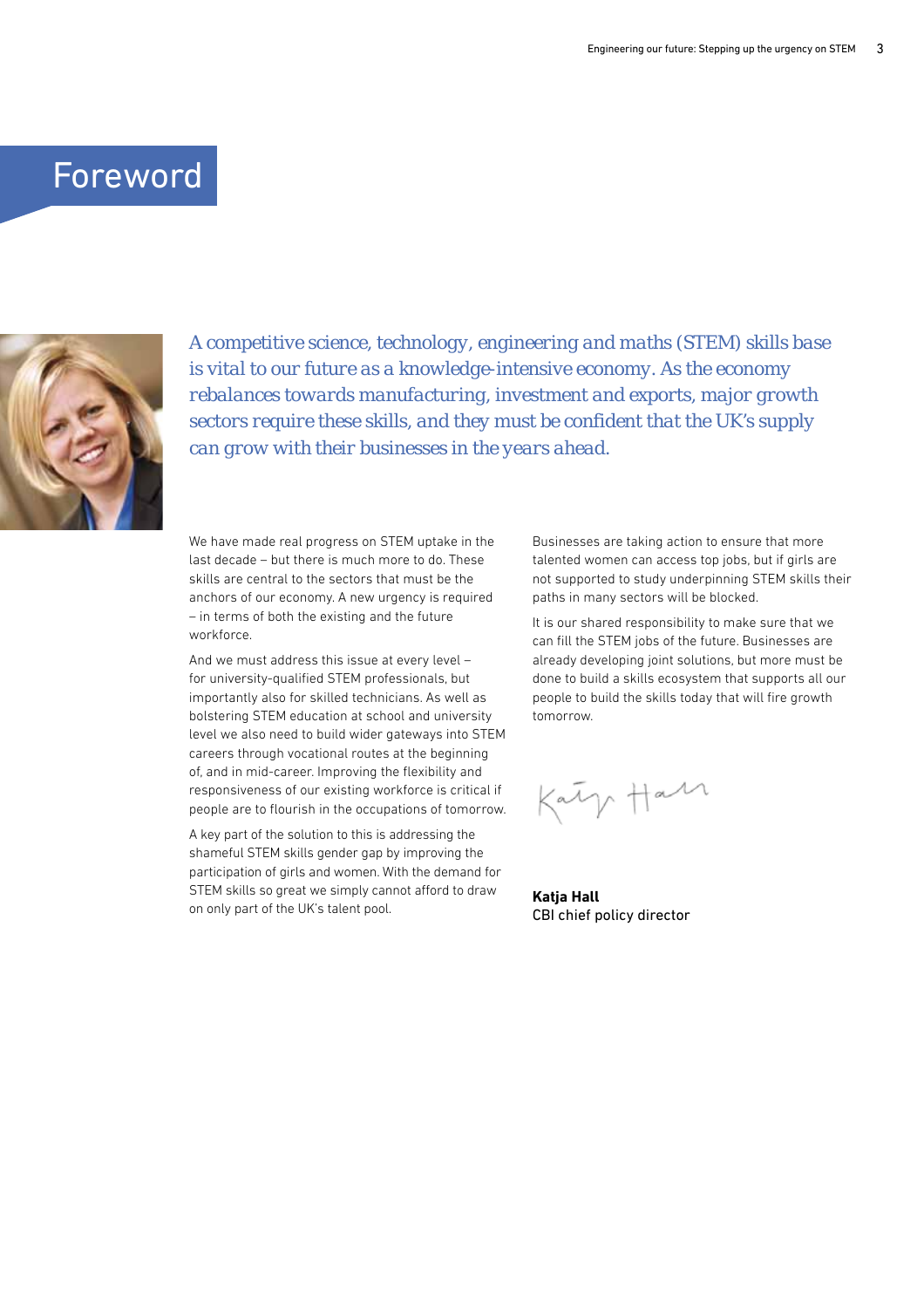# Executive summary

*The UK's future economic success relies on us building an innovative, knowledge-intensive economy, underpinned by a highly skilled science, technology, engineering and maths (STEM) workforce. This report makes the case for a new urgency in building up STEM skills through a long-term, strategic commitment and swift action to address pressing needs.*

# STEM skills: vital for growth and higher living standards

To thrive in an increasingly competitive world, the UK must work to develop a high-value, knowledgeintensive economy, founded on high levels of productivity and innovation. Skill development is the backbone of this strategy, with a particular focus on the STEM skills which will underpin our future growth. Nowhere is the need for STEM skills more obvious than when we look to the challenges of rebalancing, with the major growth sectors identified by our industrial strategy heavily reliant on STEM skills.

Our STEM skills base is an important driver of productivity and innovation, supporting well-paid jobs across the country at all skill levels. As the economy shifts to more knowledge-intensive industries and the pace of technological change increases we must meet existing demand for skills and develop the skills of those who will drive future technological change and productivity.

# Improving rates of progress on building our STEM skills

If a flourishing UK economy and rising living standards require a healthy supply of STEM-skilled employees at all levels, the fact that businesses are reporting widespread difficulties in recruiting STEMskilled staff is a serious cause for concern. And as the economy continues on a path of sustained growth, these recruitment difficulties are set to escalate, particularly as we rebalance towards a more STEMfocused economy.

STEM education has long been identified as the critical lever in providing the necessary underpinning for success in the STEM workforce, and good progress is being made in increasing the numbers of students studying STEM subjects at schools and university. This good progress now needs to expand

to vocational educational pathways, particularly apprenticeships, but importantly also retraining of the existing workorce, to give people the valuable STEM skills that open up high quality technician jobs. The UK's ability to flourish will depend on the capacity of both businesses and employees to continually renew and upgrade STEM skill levels, so support for a more diverse range of routes into STEM professions is needed.

# The path ahead – building the pipeline we need

The past decade has seen significant improvement in the STEM skills supply. But demand for these skills has also risen. We now need to see a more ambitious and urgent approach to meet the skills demands of the decades ahead. A long-term, strategic government commitment to improving the STEM skill supply in the UK will provide the stability and confidence for businesses, universities and the education and training system to work together to invest in skills. Achieving this requires action in three major areas:

# Widening the pipeline of young people making it to skilled STEM work – especially women

The place of STEM subjects in school is vital to providing a sustainable long-term answer to the shortages we face. An engaging, relevant curriculum delivered in a system where every young person has the option of taking three sciences at GCSE and the choice of a STEM-specialist route, like a university technical college, is essential.

Even when the system is in place, progress will be slow until the gender imbalance is addressed. Getting more girls and young women into the sector has a huge potential upside for the economy and women themselves in terms of career satisfaction and earnings. Women currently make up 46% of the UK's workforce, but just 15.5% of the core STEM workforce.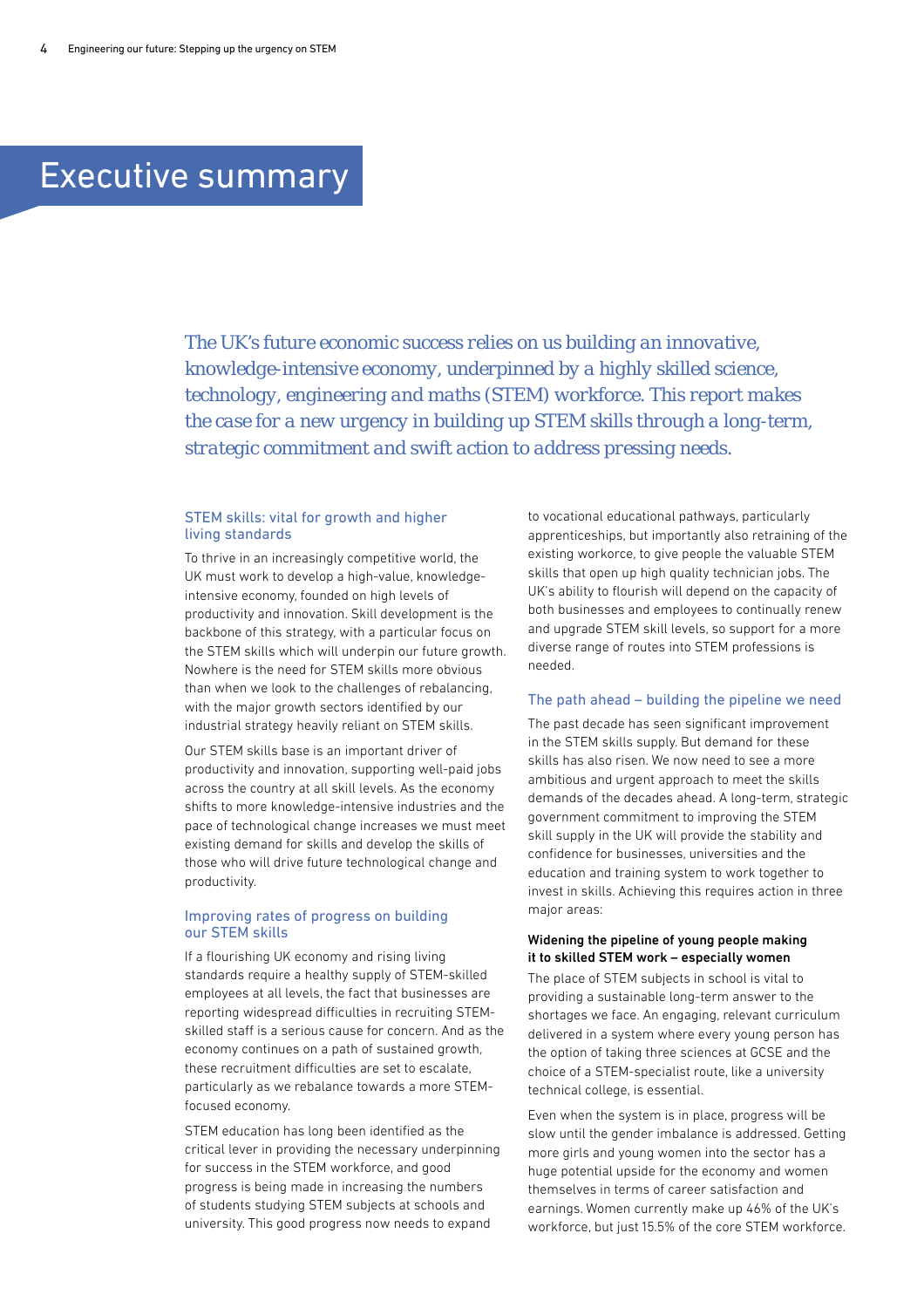A key driver of progress on STEM participation has been the engagement of businesses with a wide range of programmes designed to build STEM skills and explain STEM careers. Over half of engineering, hi-tech, IT and science firms are already engaging with schools to promote STEM study. We must build on this momentum to ensure that all young people are exposed to engaging STEM learning experiences and the value of a STEM career.

### Recommendations

- Focus on the development of capacity in schools to ensure the three sciences are available as a choice for every young person
- Support the development of more UTCs and Studio Schools to give young people exciting STEM options
- Require sixth forms, colleges and universities to set and report on Davies-style gender diversity targets for key subjects like physics
- Business and goverment should work together to align and expand STEM programmes in schools and share best practice.

# Developing joint solutions across and between businesses for ongoing training

Long-term answers based on school reform are necessary, but they are not sufficient to address short-term pressure. Skilled technicians are often the most pressing area of shortage for firms, not graduates. Apprenticeships are an important way of bringing new staff into these roles, and their growth should be encouraged, but we should also look at how collaboration can deliver shorter-term benefits, through retraining of the existing workforce. The shape of the UK industrial base means that any solution to our skills shortage problems must address the needs of small and medium-sized firms in supply chains as much as the largest businesses.

# Recommendations

- Apprenticeships are the key long-term route to address technician shortages, with greater business control of the system as the key enabler.
- In the shorter term, we should be using UKCES funding to seed collaborative clusters that can retrain workers in key sectors while developing the

apprentice pipeline. This will enable businesses to step up to the challenge set down by the Perkins review of retraining existing staff who already have some STEM skills to fill gaps.

- To be effective, the Richard reforms will need to work for all sizes of business, which implies more simplicity and steps to ensure that small firms can take part.
- Government should invest in seeding a skills eco-system which enables local small business engagement through GTAs and ATAs, as well as sectoral and supply-chain solutions that use the work of large firms to help smaller ones.

# Aligning higher education funding with the STEM strategy

Given the wide economic value of STEM skills and the cost of delivering many STEM courses, public funding should be more tilted towards STEM subjects. Additional funding for high-cost STEM subjects must be protected and made more visible to students. We should also look towards developing and finding cross-over courses, for both young people and mid-career workers, to help reduce the time taken to fill skills gaps.

### Recommendations

- Government should adopt a more robust approach to funding for STEM in universities – making clear both the reason for and the scale of the subsidy as a tool to communicate the subjects' importance
- As part of a wider review of vital STEM subjects, the case for reducing fees on some courses to attract more students should be explored
- Universities, businesses and government should work together to develop crossover courses that help people switch back to STEM
- The relaxation of ELQ rules around part-time STEM students should be expanded if successful. This will also help businesses step up to the challenge of retraining set out by the Perkins review.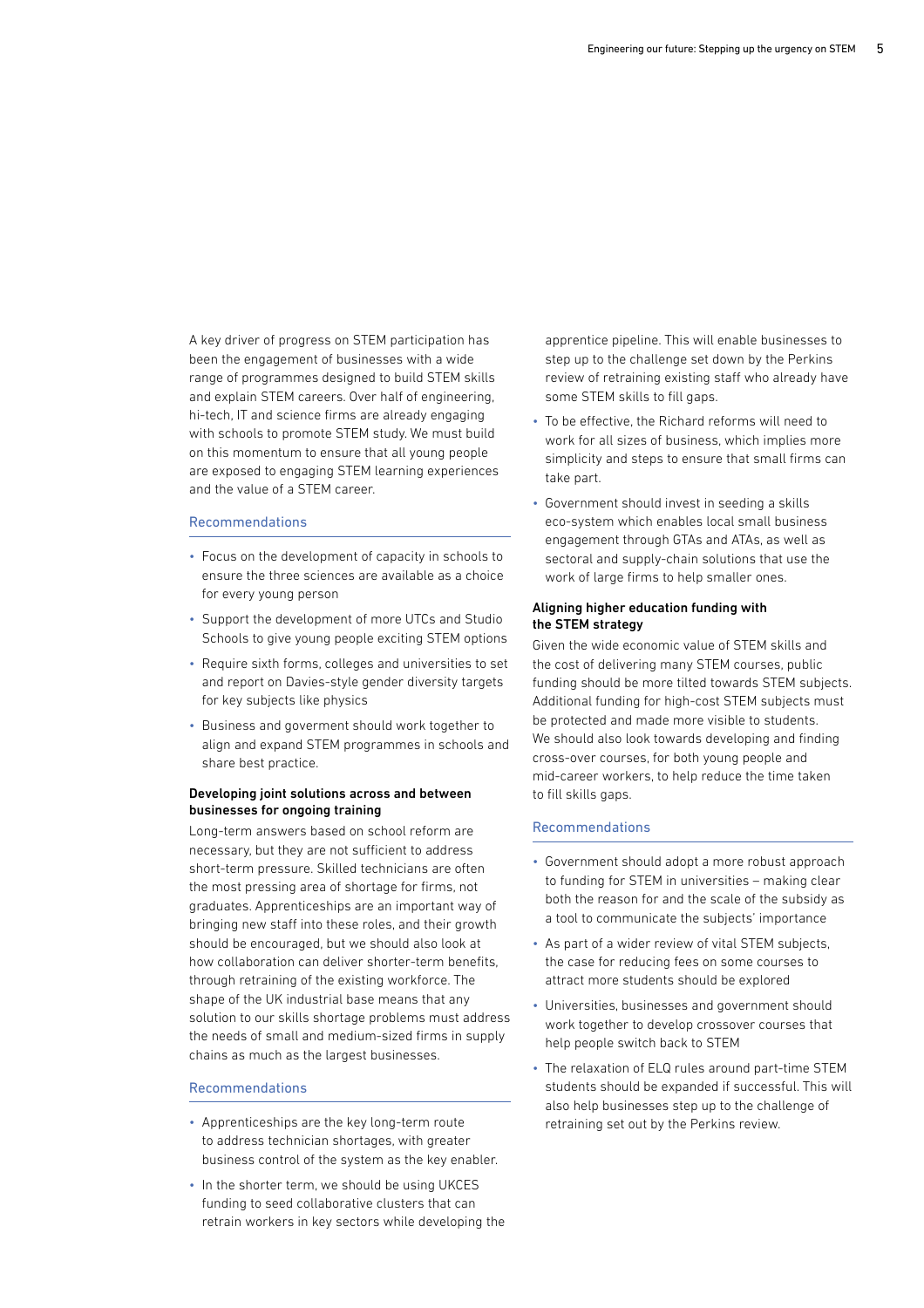# STEM skills: vital for growth and higher living standards

# SECTION 1



*To thrive in an increasingly competitive world, the UK must work to develop a high-value, knowledge-intensive economy, founded on high levels of productivity and innovation. This is why politicians of all parties have made an effective industrial strategy – encompassing a wide range of sectors – a key part of their policy.*

# Sectors based on STEM skills are central to our economic future

It is no surprise that skills development is a central part of most industrial sector strategies – raising levels of workforce skills, particularly science, technology, engineering and maths (STEM) skills, will underpin our future growth (Exhibit 1).

Nowhere is this more obvious than when we look to the challenges of rebalancing. As the UK moves towards an export-oriented economy – with a focus on investment and growth in sectors such as advanced manufacturing, the digital economy and green energy (Exhibit 2, page  $7$ ) – STEM skills are again at the fore. Integrating industrial strategy, economic policy and skills policy is essential.

# STEM skills drive innovation and productivity growth

Success in meeting our STEM needs requires capabilities which are developed and anchored in the UK. We are not alone in seeking out high-growth, emerging sectors. With key STEM-based sectors looking to grow at home and internationally, global demand for appropriately skilled people will continue to rise. Germany, for example, prioritises a focus on core competencies in automotive, engineering, chemical and electronics industries, while Israel targets technology-based entrepreneurship flowing from competitive strengths in scientific and technical education and R&D.<sup>1</sup> And the global prominence of STEM jobs will grow as more and more countries industrialise, urbanise and specialise. The UK faces stiff competition.

### **Exhibit 1** Defining STEM

STEM is an acronym for science, technology, engineering and mathematics, commonly used in relation to education and skills.

While STEM skills are becoming increasingly important for every type of job there are a number of sectors where STEM skills are integral, including aerospace, advanced manufacturing and digital. There are a huge range of STEM occupations, including computer scientists, network and computer systems administrators, database administrators, nuclear technicians, engineers, materials scientists, microbiologists, biochemists, and many others.

The STEM acronym has been expanded by some commentators to STEAM – emphasising the value of arts skills to the economy alongside skills in science, technology, engineering and maths. In large part, this is about design – especially in key industries like the creative sector. In a knowledge-intensive economy, it's essential that alongside specific technical skills, people also have the creativity, design and entrepreneurial skills that facilitate innovation and problem solving. In our increasingly complex world blended skills can help drive activities, with skills interwoven and not used in isolation.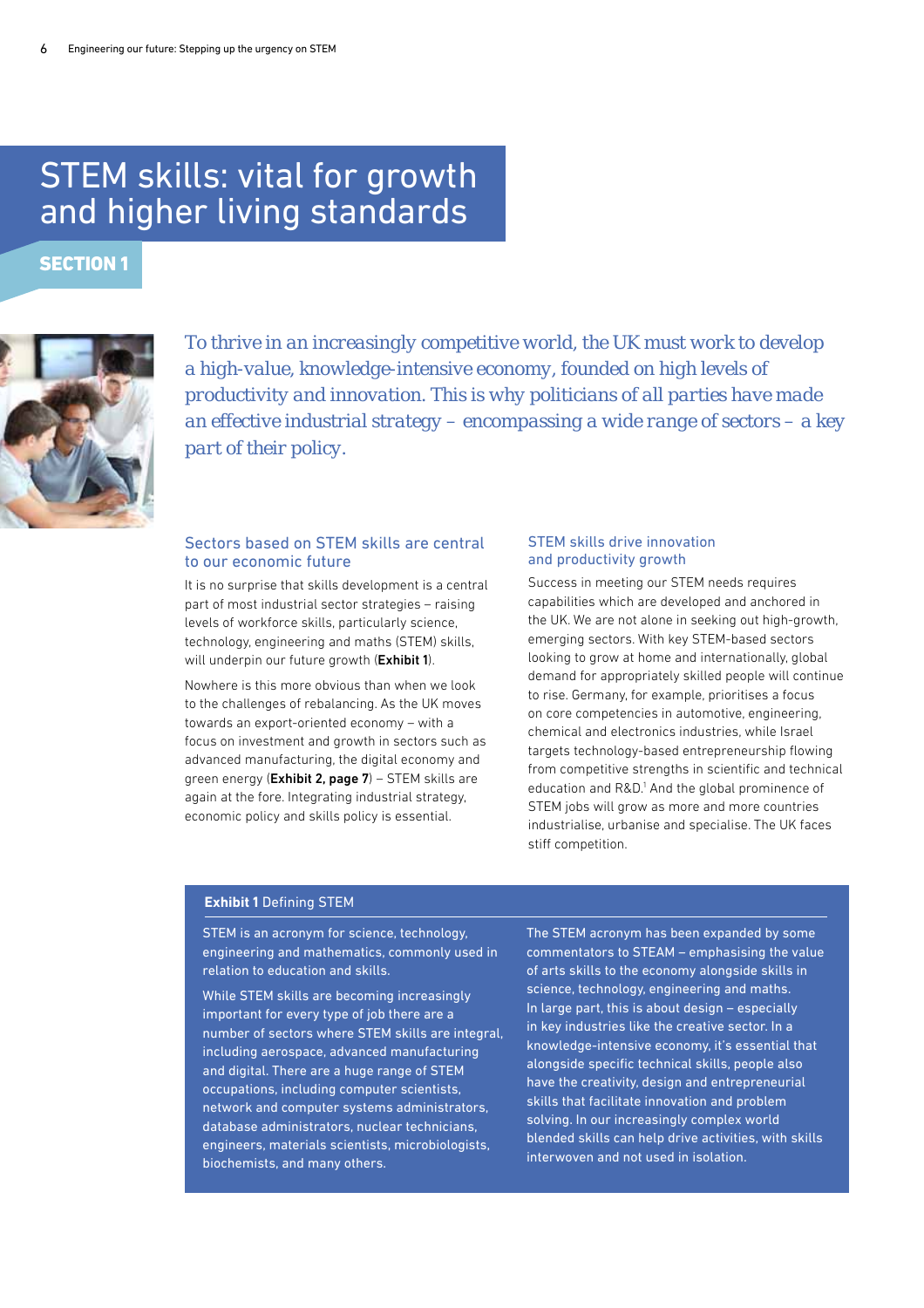# **Exhibit 2 Major growth sectors**

| Advanced manufacturing          | Advanced manufacturing is the UK's second largest sector, accounting for 12%<br>of gross value-added (GVA) $-$ £130bn in 2010. Advanced manufacturing employs<br>nearly 10% of the UK workforce, approximately 2.6 million people in 2010. Sector<br>productivity is high - GVA per employee stands at £49,000, while the average<br>across the economy is £37,000. <sup>2</sup>                                                                                                                                                                                                                                                                                                  |
|---------------------------------|-----------------------------------------------------------------------------------------------------------------------------------------------------------------------------------------------------------------------------------------------------------------------------------------------------------------------------------------------------------------------------------------------------------------------------------------------------------------------------------------------------------------------------------------------------------------------------------------------------------------------------------------------------------------------------------|
| Digital and creative<br>sectors | The UK has a world-beating digital economy. The digital sector directly<br>contributes nearly £69bn to the economy and has seen employment growth of<br>an average rate of 5.5% between 2009 and 2012. The sector will require nearly<br>300,000 recruits at higher skills levels by 2020 but nearly 20% of vacancies are<br>already difficult to fill due to skills shortages. <sup>3</sup> In the digital environment creative<br>firms need a fusion of core STEM skills as well as skills in art and design.<br>Equally, the creative industries contribute 6% of GDP, employ over two million<br>people and are forecast to play a bigger role in coming years. <sup>4</sup> |
| Green businesses                | Green businesses are driving economic growth and generating STEM jobs. In<br>2011/12, the UK's green businesses grew by 4.8% and were worth £128bn, with<br>exports up by £12.2bn or 3.9% on the previous year. The latest government<br>figures show that around 938,000 people were employed in green business. <sup>5</sup><br>The market for these goods and services is set to continue to expand,<br>underpinned by ambitious policy frameworks at home and abroad. <sup>6</sup>                                                                                                                                                                                            |

With this in mind, we too need to underpin and develop the STEM-based industries already making a major contribution to the UK. That contribution can grow significantly in the years ahead. Developing a highly skilled STEM workforce will position the UK to take advantage of new global markets, create more high-wage, high-skill jobs and drive economic improvement to the benefit of all, as higher wages in key tradable sectors will support higher pay in less tradable sectors.

The method for achieving this improvement in living standards is raising workers' productivity. And relatively weak productivity has long bedevilled the UK economy, though we enjoyed a long period of catch-up on the back of new approaches to management and innovation from the 1990s until the crash (Exhibit 3, page 8).

Since then, at least in part due to the decision many companies and workers made to restrain pay to save jobs, productivity has fallen significantly. In 2012, output per hour in the UK was 16 percentage points below the average for major industrialised economies, the widest productivity gap since 1994. UK output per hour is still two percentage points below its 2007 pre-recession level, and 15 percentage points below the level it would have reached had productivity continued to grow at its average rate before the recession.7 While UK productivity is high in sectors such as financial services and research and development compared with other countries, we perform less well in sectors such as mechanical engineering and electrical machinery and component manufacturing – key parts of the base we need to reinvigorate to make the industrial strategy work.<sup>8</sup>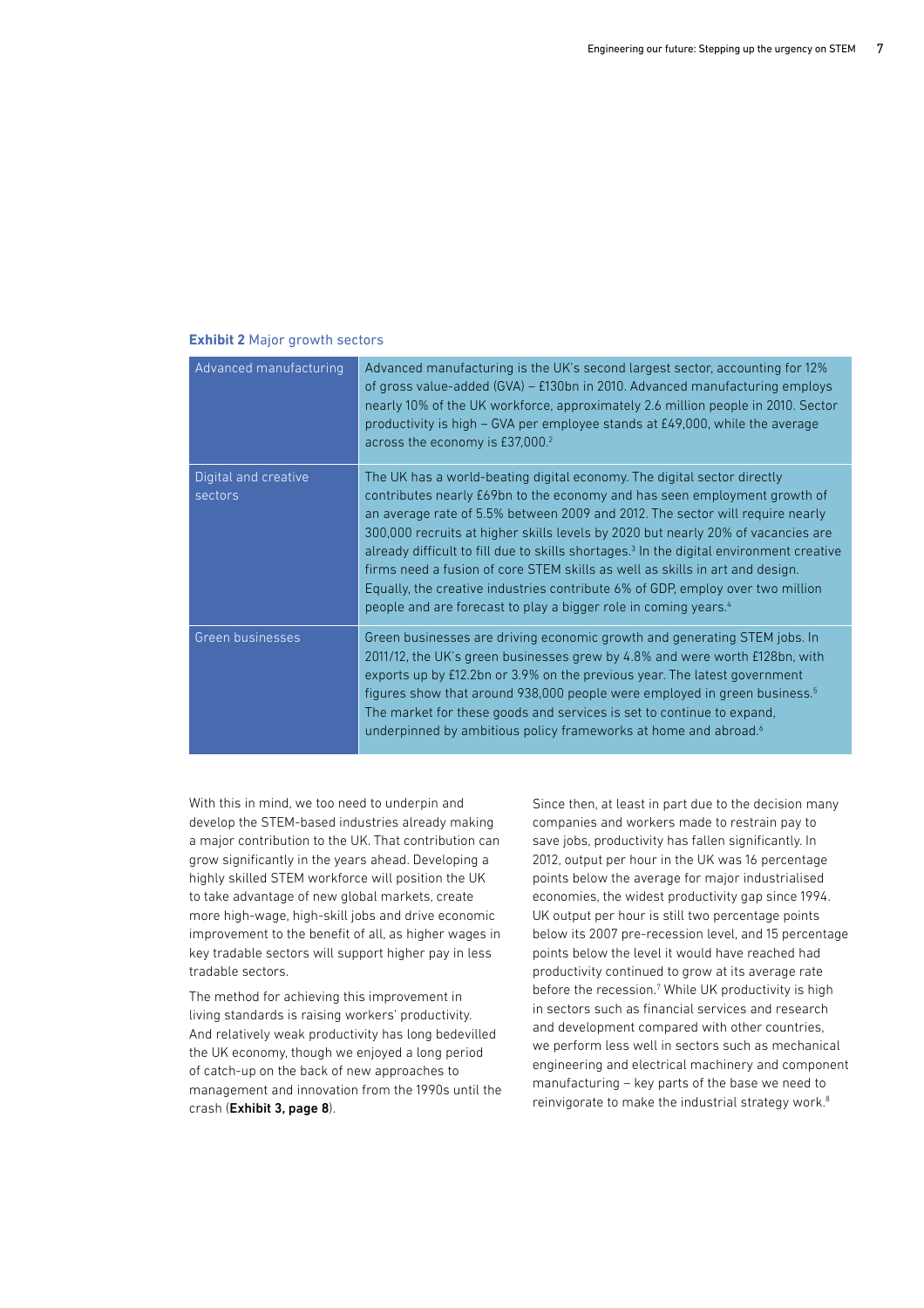

**Exhibit 3** International comparisons of productivity

Innovation is a fundamental source of productivity and economic growth and the Global Innovation Index 2013 ranks the UK third in innovation inputs and outputs across 142 countries. But when it comes to our performance on human capital and research, we rank substantially lower at 13th place, and are just 35th in terms of percentage of graduates in science and engineering.<sup>9</sup>

As the economy shifts to more knowledge-intensive industries and the pace of technological change increases, we must meet existing demand for skills and develop those who will drive future technological change and productivity if we are to retain our position as a world leader.

In key manufacturing industries, skills investment represents not only the ability of a sector to maintain itself or grow by replacing or adding to existing skills, but also the ability of those firms to be more efficient about what they do every day.

Our STEM skills base is a particularly important part of this. This is because a high growth economy requires sectors with a high gross value added (GVA) per employee. And STEM sectors enjoy higher than average productivity and contribute disproportionately to GVA.10

Royal Academy of Engineering analysis shows that, with the exception of finance and insurance, sectors with both above average productivity and above average wages have higher than average concentrations of science, engineering and technology-skilled workers.<sup>11</sup> The energy sector, for example, saw the highest productivity of any sector, with GVA per employee £137,000 a year in 2009.12

*"The biggest single constraint on the growth of our business is the shortage of high quality engineers. With the north east regional strategy being manufacturing led, addressing this problem will not only ensure economic rebalancing but will also significantly reduce regional inequality"*

Andrew Hodgson Chief executive officer, SMD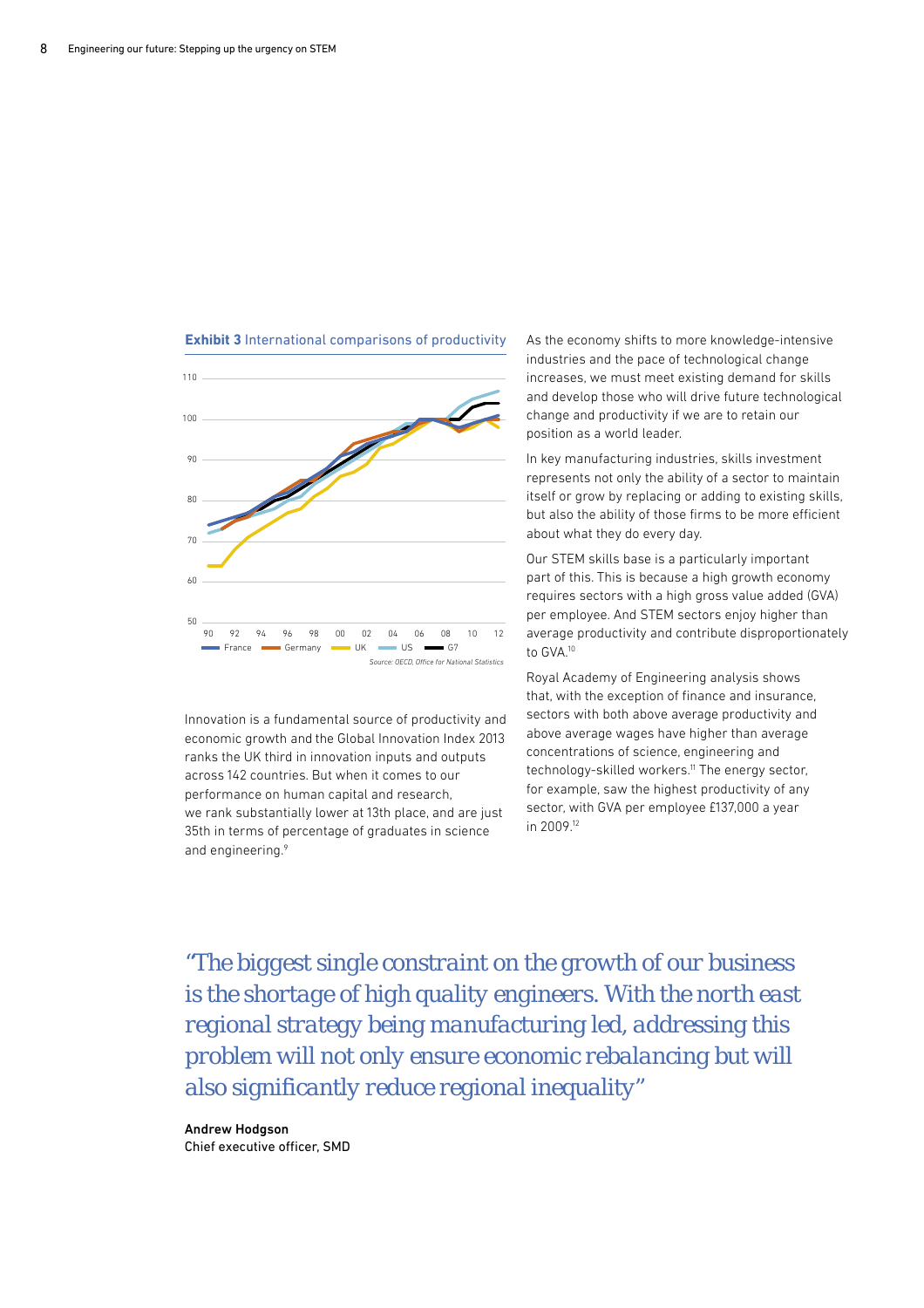

# **Exhibit 4** Average annual pay for graduates by subject

While almost all sectors saw labour productivity gains in the years leading up to the recession, many of the sectors that achieved the greatest gains rely on STEM skills, including high-tech manufacturing. Aerospace and automotive manufacturing have seen strong productivity growth and increased output since 2007.12

# STEM skills lead to well-paid jobs across the country

STEM-based occupations are relatively well-paid at all skill levels. For example, STEM graduates have higher earnings on average than non-STEM graduates. The top five undergraduate degree subjects in terms of average annual pay are either core STEM subjects or, in the case of architecture, draw significantly on STEM skills (Exhibit 4).

Holding a first degree in a STEM subject is associated with a 4.47% wage premium compared to other subject areas. Pay premia are also found for a number of other intermediate and higher-level STEM qualifications.

STEM qualifications also have significant additional value at technician level if participants then go on to STEM occupations. This is particularly seen for a number of Level 3 STEM qualifications.<sup>14</sup> The CEBR estimates that those with apprenticeship qualifications in the engineering and manufacturing sector receive a wage worth 12% more on average than those without.

This differential can be explained by the productivity gains of £414 a week generated by an engineering apprenticeship, compared with productivity gains of £401 in the construction and planning sector and £268 in the business, administration & legal sector.<sup>15</sup>

Even so, apprenticeships alone will struggle to tackle the issue of skill shortages at the technician level, as they mostly deal with those in the early stages of their careers. With workers increasingly likely to spend almost 50 years in the labour market, a strategy for mid-career retraining to meet emerging economic needs in key sectors is also necessary.

A skills strategy linked to changing occupational needs will provide pathways of progression and upward mobility for individuals across the country at all stages of their career. We must boost awareness of where the jobs are in the economy – and where they are expected to be in the future – and equip people with the skills to access them. This means being clearer about the role of the private sector in creating wealth and the improved wages that STEMenabled productivity gains deliver. Spill-over benefits will also flow to other workers via knowledge sharing and to other employers through labour mobility.

The growth of STEM sectors can also open up new employment opportunities in all parts of the country. While projections of output for the regions and nations of the UK to 2020 indicate a continuing pattern of the southern parts of England leading the way, the growth of key STEM sectors such as manufacturing and energy will spread opportunities far and wide.<sup>16</sup>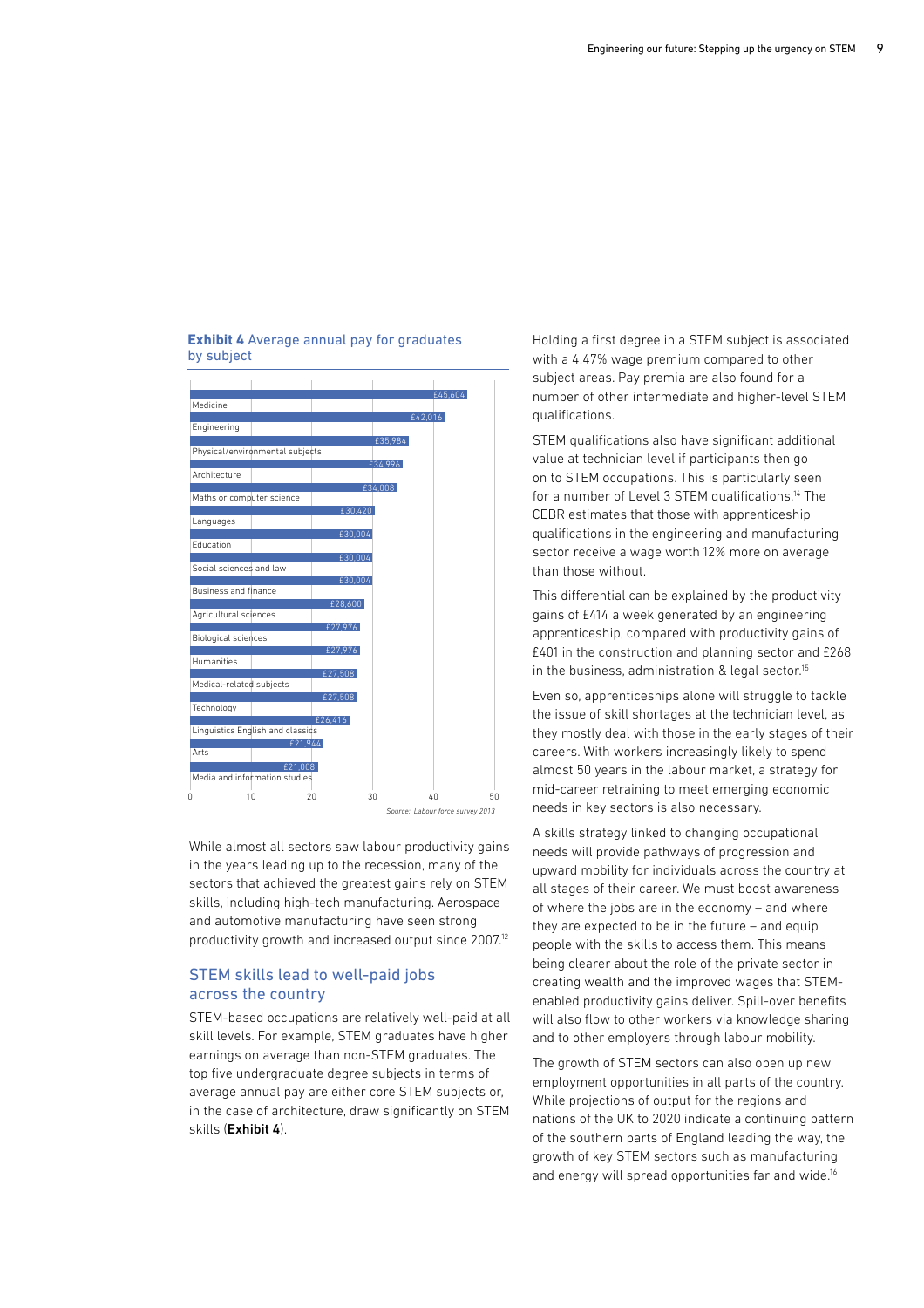# **Exhibit 5** Transferable STEM competencies

- Critical thinking
- Analysis
- Data collection
- Deductive, inductive and mathematical reasoning
- Research
- Representing information quantitatively
- Observation and inquiry
- Identifying connections
- Modelling
- Numeracy
- Evaluation
- **Interpretation**
- Problem solving
- Strategic thinking
- Innovation
- **Curiosity**
- Use of statistics
- Collaboration

The energy sector, for example, has seen impressive job growth of 65% from 2008-11, with job growth particularly impressive in Scotland and the north west, up by 13.4% and 45.7% a year respectively.17

# STEM skills have advantages beyond traditional STEM sectors

As the economy shifts towards manufacturing and other knowledge-intensive activities and businesses look to exploit new technologies and discoveries, the jobs of the future will increasingly require skills that STEM study helps to develop. This means not only technical skills, but also design and a broader grasp of scientific method. Exhibit 5 sets out a few behaviours and characteristics that are of increasing value to employers, and developed by STEM study, when accompanied by investment in critical skills in communication.

The value of the foundation competencies underlying STEM skills means that demand for people with STEM skills is widespread, with boundaries between occupations blurring and demand growing from businesses outside traditional STEM sectors. Financial services, for example, have seen rapid STEM innovations in ICT and financial modelling. This shift in demand for STEM competencies makes increasing the supply of STEM-skilled people all the more urgent. Non-traditional sectors setting value by STEM should be a sign of our need to encourage more people into STEM, rather than begrudging these sectors the skills STEM qualifications can bring.

Even in traditional STEM sectors, like manufacturing, demand is changing with the industry. So, over time, the make-up of STEM skills required will change. An example of this would be the trend to needing more electrical engineers in the automotive industry rather than mechanical engineers. This changing demand will see a higher flow of apprenticeships and young people to these jobs, but retraining has to be part of the immediate solution.

Boosting understanding of the opportunities for exciting, pioneering and rewarding careers in STEM is vital if we are to encourage more people to gain the necessary skills. It is troubling, therefore that in a survey of students studying for engineering or STEM degrees, more than half the 41% of respondents who said they were considering careers outside of engineering said they considered that an alternative career offered the 'potential to do more interesting or fulfilling work'.18

We clearly need to do more to sell the potential of STEM to change our world. STEM skills equip people to make the technological advances that enhance our everyday lives. But STEM skills also play an essential role in the transformational, disruptive changes that will define the future of the global economy. It is through innovation in STEM that we will tackle longterm global challenges such as demographic change, urbanisation, climate change and energy security.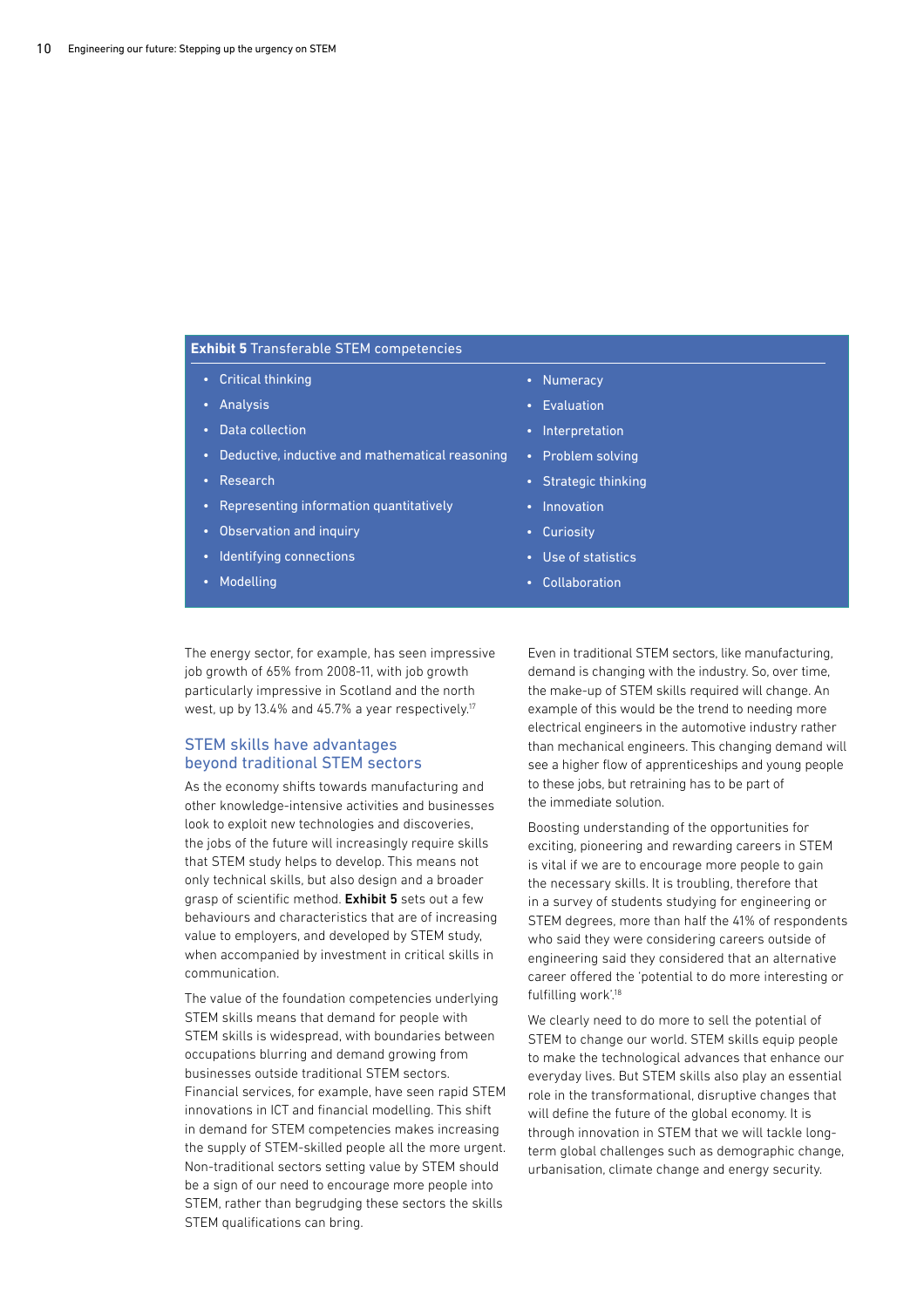# Improving rates of progress on building our STEM skills

# **SECTION 2**



*If a flourishing UK economy and rising living standards require a healthy supply of STEM-skilled employees at all levels, the shortages we face today should be a cause for concern. Businesses report widespread difficulties in recruiting STEM-skilled staff already – even at the beginning of a sustained recovery from the crash.*

# Businesses are already reporting STEM skill shortages in key sectors

CBI survey evidence from 2013 suggested that among businesses seeking employees with STEM skills and knowledge, 39% faced difficulties recruiting those staff at some level (Exhibit 6). Given that our survey data comes from summer 2013, before the sustained upturn in the labour market in the autumn and winter of 2013-4, it is likely that these issues have worsened since the economy began to improve.

### **Exhibit 6** Employers reporting current difficulties in recruiting individuals with STEM skills and knowledge (%)



We saw strong job growth in the professional, scientific and technical sector through the year to September 2013, adding 137,000 jobs – the most of any sector. This seems to be continuing. With this in mind, it is no surprise that January's release of the UKCES employer skills survey data pointed to a tightening of the labour market in several key sectors.

As the economy continues on a path of sustained growth, these recruitment difficulties seem set to escalate, with 41% of employers anticipating difficulties over the next three years.<sup>19</sup> The prospect of intensifying skills shortfalls is backed by other studies:

- The Social Market Foundation calculates that we currently face an annual supply shortfall of around 40.000 STEM graduates<sup>20</sup>
- Engineering UK forecasts that by 2020 engineering companies will need to recruit 1.86 million people with engineering skills, including a net increase of 204,400 new jobs<sup>21</sup>
- The Royal Academy of Engineering estimates that 820,000 science, engineering and technology professionals will be required by 2020 to replace existing skills and meet new demand<sup>22</sup>
- UKCES finds that 26% of core STEM vacancies in England are hard to fill.<sup>23</sup>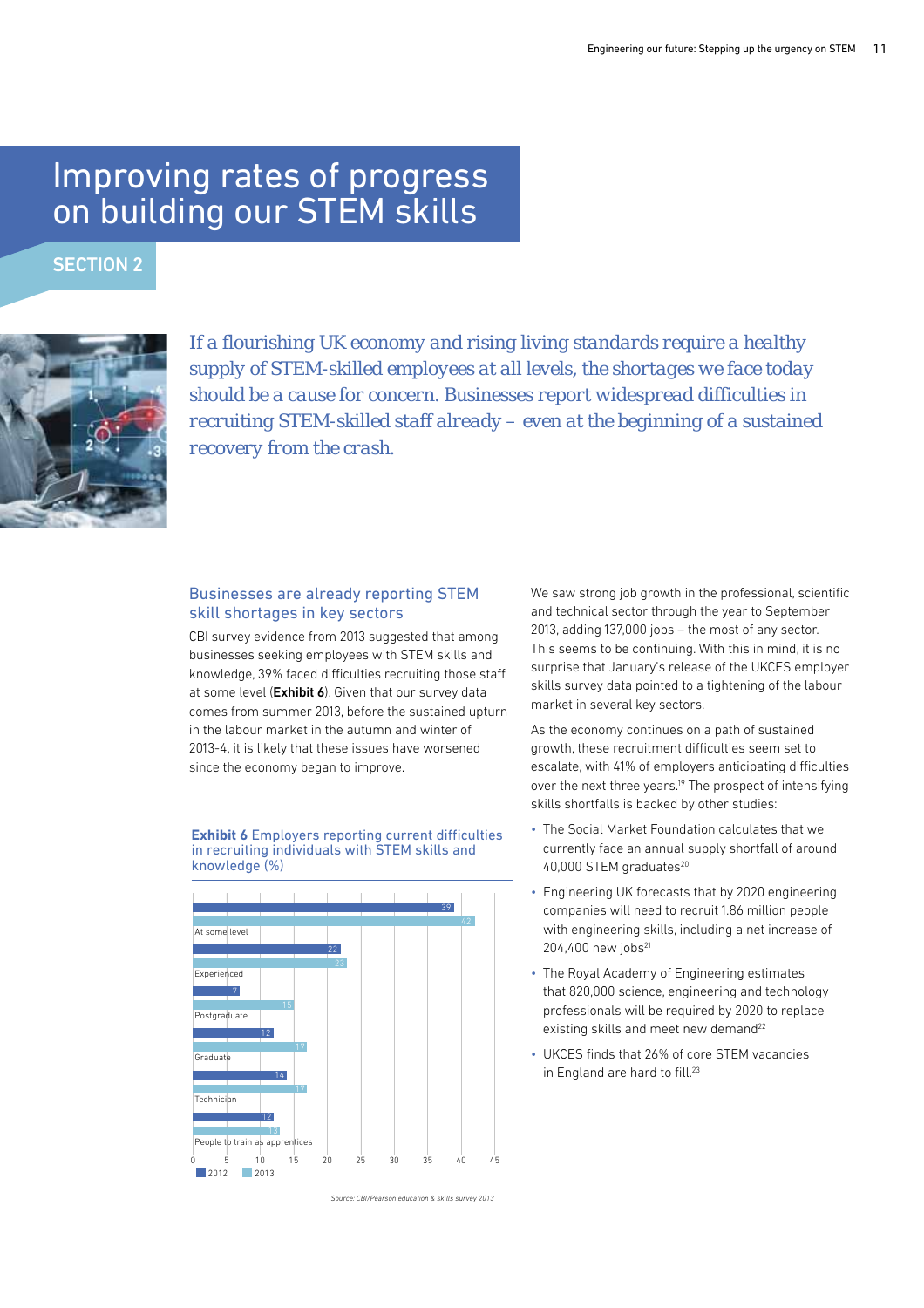



The rebalancing towards a more STEM-focused economy that we discussed in the previous chapter can only make this trend more acute. UKCES modelling shows that a 1% change in employment demand for higher-level STEM skills would result in a skills shortage of 6,500 people. A 5% increase in demand would lead to a shortfall of 200,000 people.<sup>24</sup>

We also face significant issues around regional shortages. In England, businesses outside London find it harder to secure talent and there are regional challenges in hiring engineers, software developers and scientists. Whereas the south of the country is not predicted to see an overall shortage of people with high-level STEM skills, UKCES projects that by 2020 there could be significant regional shortages of highlevel STEM skills in English regions including the East Midlands, Yorkshire and the Humber, the north west and especially the north east (**Exhibit 7**), home of key industries such as automotive, chemicals and oil and gas.

As we have already discussed, STEM skilled workers are critical to the majority of the priority industrial strategy sectors, with the majority of sector strategies highlighting a shortage of STEM skills as a major challenge to growth (Exhibit 8). UKCES also points to the difficulty of identifying skills gaps in emerging technologies and sectors where skills mismatches can be 'hidden' in broader data. This concern can be summarised as the UK having a good supply of qualified engineers, but finding some key areas in shortage and others with an oversupply.

#### **Exhibit 8** STEM skill shortages in industrial strategy sectors

| Aerospace     | Thirty percent of firms in the sector have vacancies, with around 2,000 vacancies<br>altogether, equivalent to 2% of the sector's direct employment. Some of the most<br>severe shortages are faced by firms seeking to recruit technicians skilled in<br>working with composite materials. <sup>26</sup>        |
|---------------|------------------------------------------------------------------------------------------------------------------------------------------------------------------------------------------------------------------------------------------------------------------------------------------------------------------|
| Automotive    | Vacancies are reported in 18 % of businesses in the sector. Hard to fill vacancies<br>are above average and businesses are more likely to experience skills gaps than<br>others elsewhere in manufacturing or across the economy as a whole. <sup>27</sup>                                                       |
| Life sciences | Key STEM skills, including the ability to apply scientific and mathematical<br>knowledge, need to be developed to meet heightened demand as biotechnology<br>opens up new markets and the sector changes in size and shape. <sup>28</sup>                                                                        |
| Offshore wind | A lack of skills is currently most acute in engineering and technician roles. <sup>29</sup><br>Around 45,000 individuals are projected to be needed to meet sector growth to<br>2021, with the greatest increase in volume of demand in manufacturing skills and<br>in operations and maintenance. <sup>30</sup> |
| Oil and gas   | The demand for experienced engineers and geoscientists currently outstrips<br>supply and an additional 15,000 STEM skilled staff will be required over the next<br>$4-5$ years. $31$                                                                                                                             |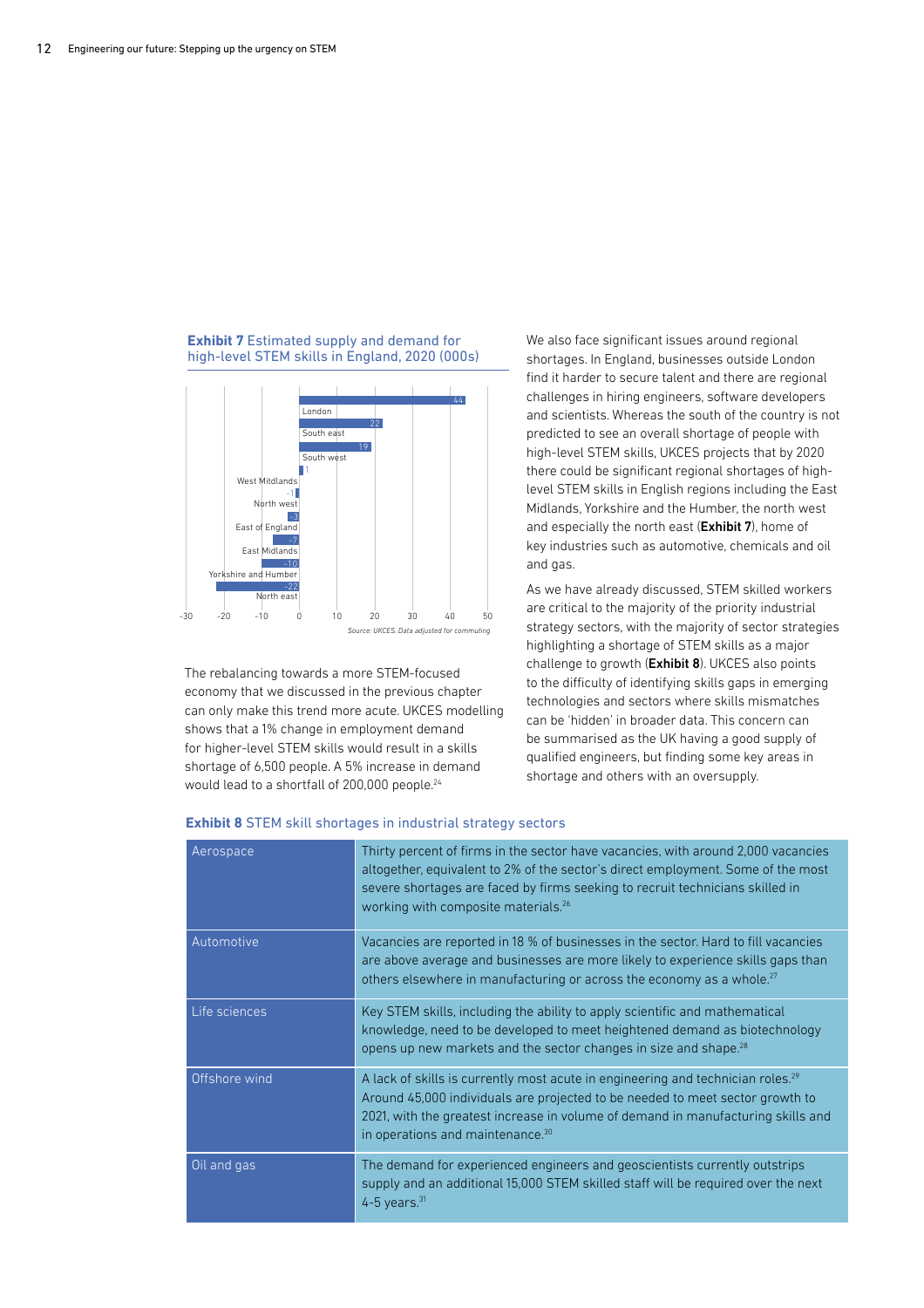As we look to build momentum on industrial strategy, it's vital that a lack of suitably skilled people does not pose a barrier. Skills strategies need to be linked effectively to industrial and growth strategies to develop talent pipelines of skilled people, aligned with industry needs.

# The good news: people are reacting to these signals – especially in education

Resolving our STEM challenges requires short-term and long-term answers. Raising STEM take-up in education and apprenticeships is the essential longerterm answer, while we also need shorter-term fixes due to the long-burn nature of education reform. Nevertheless, building a STEM-skilled workforce must begin with nurturing STEM skills in our education system. Without the underpinning understanding. students will not be equipped to progress to higher level study or vocational programmes. We face the challenge of a 'leaky pipeline' in STEM subjects, losing students at every transition point in their education.

STEM education has long been identified as a priority at both school and higher education level. The good news is that this strategy is starting to pay dividends. For example, in schools:

- We have seen continual increases in the numbers of students studying separate sciences at GCSE level: 2013 saw entries rise by 5% in biology, 4.4% in chemistry and 2.1% in physics. Maths entries increased by 2.5%32
- Some 93% of GCSE pupils are set to take double or triple science GCSE in summer 2014, the highest proportion since 199433
- At A level, sciences accounted for 17.8% of all A Levels taken in 2013, up from 15% in 2009 (an additional 23,914 entries). Chemistry entries were up by 5.2% and physics entries rose by 3.1%
- All three sciences are now in the top ten subjects as a percentage of total A-level entries, and physics in eighth place assumes its highest ranking over the period 2002-13.34





Initiatives to increase the number of students studying STEM subjects at university have also had some success. Undergraduate numbers in key STEM subjects have risen over recent years, with a trend of growth in maths, physics and chemistry that has seen entry to these subjects rise to their highest level since 2003-04 (Exhibit 9).35

But the 8% increase in the number of undergraduate STEM students over the decade has not been spread equally across subjects. Some of the largest increases were in biological sciences (pharmacology up by 66% and biosciences up 45%) while engineering saw an increase of only 5% and computer sciences actually decreased, by a substantial and worrying 33%.<sup>36</sup>

As young people adapt to the higher education reforms, acceptances to science subjects are holding up well, no doubt driven by the high employability a STEM degree brings. Despite a 1% decrease in full-time enrolments in science subjects in 2012/13 compared to the previous year, the proportion studying science subjects remained the same at 44% of all full-time enrolments (40% of part-time enrolments in 2012/13).<sup>37</sup> In total, 39% of higher education qualifications in 2011/12 were in science subject areas.<sup>38</sup>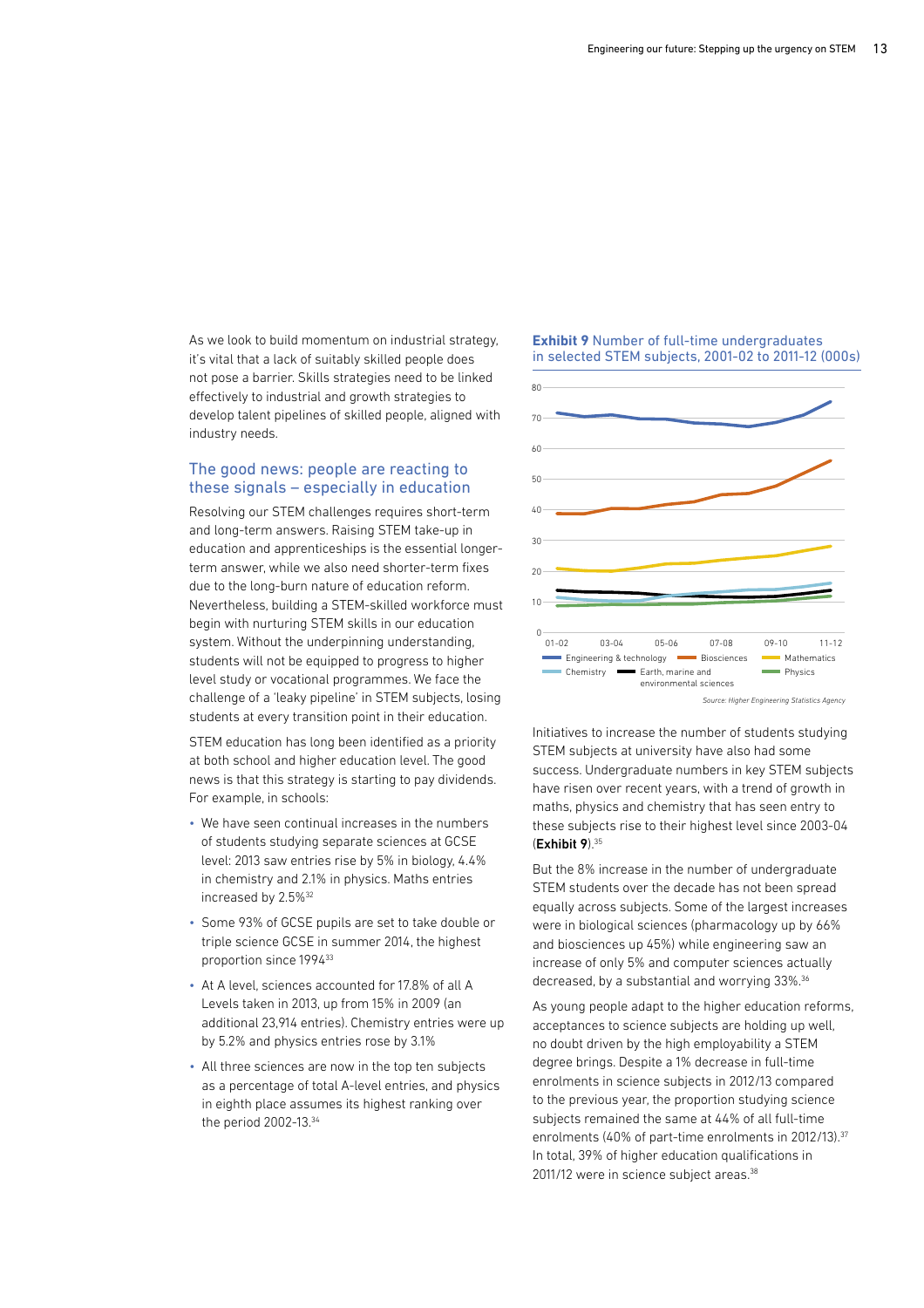As fee reforms begin to bed in, we hope this strong performance will continue. The 2013 UCAS figures showed that acceptances to STEM courses have broadly increased in line with the 7.1% increase in applications overall. Acceptances to engineering courses increased by 9.3%, physical sciences by 5.8% and biological sciences by 9.8%.<sup>39</sup>

This good overall progress in increasing the number of STEM graduates is reflected in UKCES data showing that in 2007 the vacancy ratio for graduate-level STEM occupation vacancies was only slightly higher than the overall vacancy ratio for England (2.7 compared to 2.6). But this masks shortages in specific job roles – for example, the vacancy ratios for specific core STEM occupations, such as engineers, are significantly higher than average.<sup>40</sup>

Fewer firms are now reporting difficulties in finding suitable STEM graduate recruits, with 12% of firms reporting difficulties in 2013 compared with 17% in 2012 (Exhibit 6, page 11). Encouragingly, some further progress is expected, with the proportion of employers anticipating problems in the next three years dropping to 10% from 18% last year.<sup>41</sup> But given the expected increases in demand across the economy, there is no room for complacency.

# There remains huge demand for technicians

While graduate numbers are improving, it is at the technician level that businesses are most concerned. A truly comprehensive STEM agenda must address the demand for both highly educated STEM professionals and the skilled workers critical to the output, implementation, development and commercialisation of ideas and innovations. While the overall supply of university-level STEM professionals shows positive trends, other critical STEM workers are in short supply.

A large percentage of the workforce in industries and occupations that rely on STEM knowledge and skills are technicians, a field in which businesses report a significant shortage. CBI data suggests that technicians and experienced STEM staff are expected to be particularly hard to recruit (20% and 17% respectively). Some 20% of employers requiring STEM skills expect to have difficulties recruiting technicians in the next three years – twice the proportion of those expecting difficulties with graduate recruitment.<sup>42</sup> Existing STEM technicians tend to be older,<sup>43</sup> meaning that replacement demand will be high in the coming years as people retire (Exhibit 10).

|                                                                           | Replacement demand, 2020 | <b>Expansion demand, 2020</b> |
|---------------------------------------------------------------------------|--------------------------|-------------------------------|
| Physical, mathematical and engineering<br>science professionals           | 2,364,000                | 1,183,000                     |
| Physical, mathematical and engineering<br>science associate professionals | 2,253,000                | 543.000                       |
| All occupations                                                           | 4,617,000                | 7,627,000                     |

# **Exhibit 10** STEM expansion and replacement demand in key STEM occupations by 2020, EU-27s

Source: Cedefop, 2012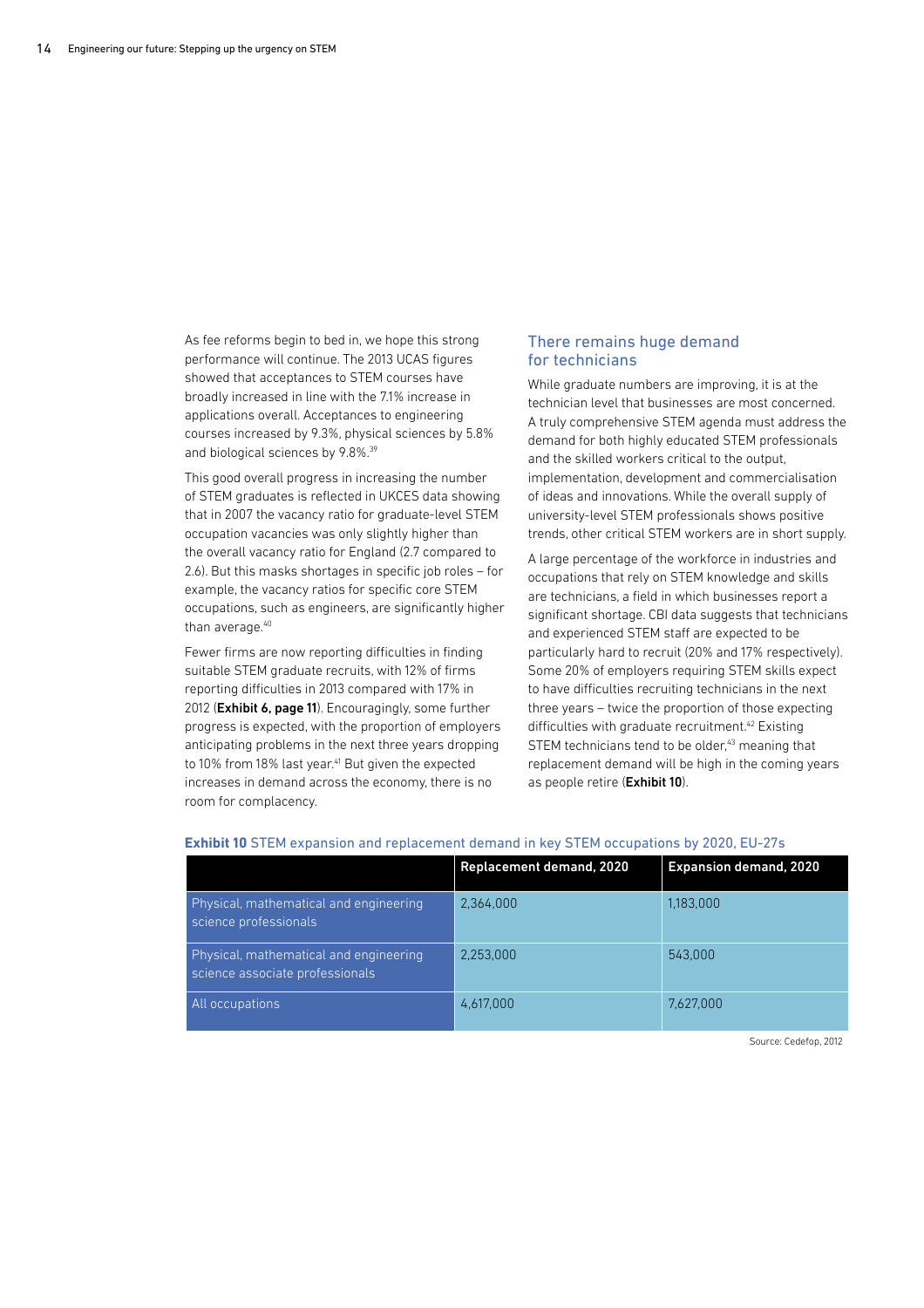Crucial skills and decades of experience will be lost when these workers retire. We must tackle this demographic time bomb now, ensuring there is adequate time to transfer workplace knowledge to a new generation of employees. The Royal Academy of Engineering forecasts the UK needs 50,000 STEM technicians to replace retiring technicians every year.44 In skilled trades and among process, plant and machine operatives, data shows that replacement demand already outweighs a decline in overall demand Apprenticeships are vital, but not sufficient alone  $-$  we need a retraining agenda. $45$ 

# Opening wider gateways into STEM careers

Long undersold as an option for young people, education reforms underway must do more to establish clear routes into vocational education from age 14 and raise esteem by delivering a gold-standard vocational qualification.46 Widening gateways into STEM careers means maximising the potential of vocational routes. From secondary school through to apprenticeships and beyond, vocational education gives people the opportunity to acquire and apply the valuable technical STEM skills that open up high quality technician jobs. We hope that reforms currently underway in the system, following the Wolf, Richard and Whitehead Reviews of vocational qualifications, will boost the simplicity and relevance of vocational education and encourage increased participation.

Apprenticeships in STEM sectors are an important means of tackling the shortages of technicians, but engineering apprenticeships accounted for only 2% of apprenticeship growth since 2006/07.<sup>47</sup> Nearly half of employers cite more STEM apprenticeships as a priority area for action.<sup>48</sup> Survey evidence shows that 73% of 15 to 24 year-olds say they know little or nothing about technician occupations compared to other occupations (64% across all age groups). This makes it unsurprising that just 24% of young people said they were very likely or fairly likely to choose a career as a technician over another occupation.<sup>49</sup>

Improvements at school and university level must also be accompanied by multiple strategies to up-skill the existing workforce, focused on training, development and opportunities for career progression. As the labour market shifts towards more higher-skilled posts.<sup>50</sup> equipping people with the technical skills needed for today – by developing apprenticeships and supporting retraining – can lay the foundation for progression into higher-skilled work and learning to meet the needs of tomorrow.

# Our STEM skills base must become more flexible and responsive

In an increasingly complex and connected world, improving the mobility and transferability of skills will also help build competitive advantage. The UK's ability to flourish will depend on the capacity of both businesses and employees to continually renew and upgrade STEM skill levels. Rapidly changing technologies and global competition make it increasingly difficult to predict the occupations of the future, so the supply of STEM skills must become more responsive and adaptable.

To achieve this, support for a more diverse range of routes into STEM professions is needed. As emphasised in the CBI's *Tomorrow's growth* report, more flexible learn-while-you-earn routes to higher skills are particularly relevant to more experienced incumbent workers who need to upgrade their skills or build new ones. They can also help dislocated workers looking to find jobs in the industries of the future.<sup>51</sup>

Beyond concerns about the number of people with STEM qualifications there are also worries about whether individuals have the required competences to succeed in the workplace. High-quality technical skills must be complemented with a wider breadth of skills. When asked about the barriers they have encountered in filling jobs that require STEM-linked skills and qualifications, employers point to a range of concerns.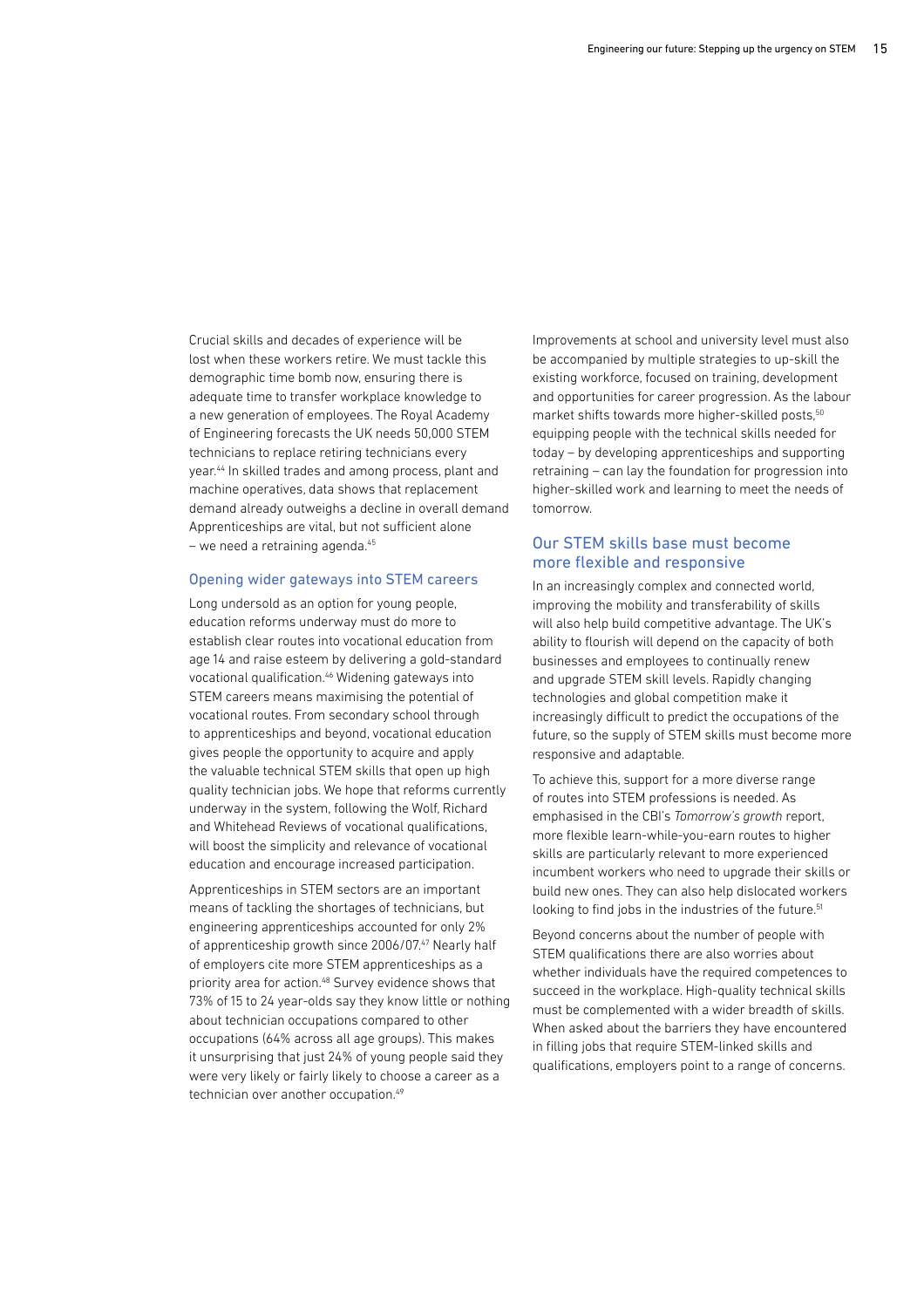Weaknesses in attitudes and aptitudes for working life among candidates and lack of general workplace experience among applicants rank highly. Around a third of employers reporting difficulties in filling STEMrelated vacancies cite shortcomings in the quality of STEM graduate applicants, while 30% are concerned that the content of qualifications held by applicants for STEM roles is too often insufficiently relevant to business needs (Exhibit 11).

STEM education speaks to broad workforce needs, complementing and underpinning more technical and specific occupational skills. Alongside the need for a skilled STEM workforce, everyone – regardless of their future career pathway – will require STEM knowledge and competencies to fully partake in an increasingly scientific and technological society.

Occupations can and do change, so it's vital that

# **Exhibit 11** Barriers to recruiting STEM-skilled staff (%)



*"In the future, all young people will need a wider breadth of STEM knowledge. For example, we think that few subjects will open as many doors for students in the 21st century as computer science. That's why the Oracle Academy provides resources to help awaken and deepen student interest in this important field of study."*

Jane Richardson Director, Oracle Academy, EMEA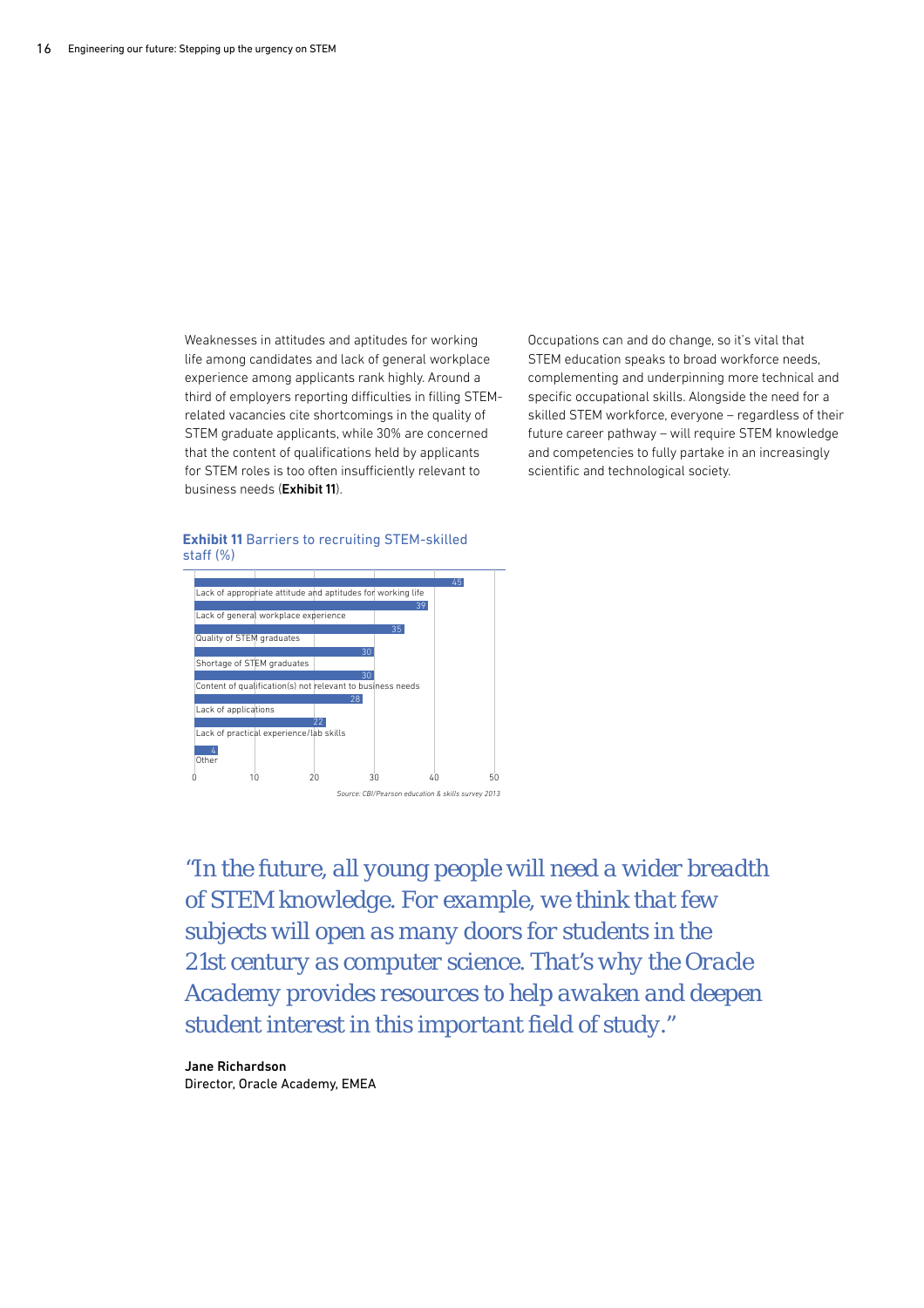# The path ahead – building the pipeline we need

# SECTION 3



*The past decade has seen significant improvement in the STEM skills supply. We now need to see a more ambitious and urgent approach to meet the skills demands of the decades ahead. A long-term, strategic government commitment to improving the supply of STEM skills in the UK will provide the stability and confidence for businesses, universities and the education and training system to work together to invest in skills. In this section, we set out what that might look like – and what businesses can do themselves.*

# A long-term, strategic commitment is needed

As we've seen, the jobs of the future will increasingly require higher, more flexible STEM skills. We must raise skill levels across the board, finding new and diverse pathways to higher skills – as set out in the recent *Tomorrow's growth* report.52 This demands a focus not only on qualifications at Level 4 and above, such as higher apprenticeships, but also on Level 3 vocational qualifications as a gateway into higher skills. Alongside increasing the quantity of people with STEM skills, we must also look to improve quality to ensure that people are equipped with the skills they need to enter and succeed in the workplace.

# Achieving this requires action in three major areas:

- Widening the pipeline of young people making it to skilled STEM work – especially women
- Developing joint solutions across and between businesses for ongoing training
- Aligning higher education funding with the STEM strategy.

We have to recognise that our global competitors are also taking action to up-skill workforces – China is projected to award 3.6 million engineering degrees in 2015, up from 2.6 million in  $2010$ .<sup>53</sup> They are also seeking talent from the global STEM skill pool. A highly skilled workforce is a major factor in attracting investment. The UK must work hard to remain a competitive destination for both domestic and international STEM talent. An effective and responsive work permits system for highly-skilled migrants to ensure that the UK remains a world-leading location for high-skill STEM industries is essential, but we need much more urgency in addressing issues with our domestic supply. These measures will help.

# Widening the pipeline of young people making it to skilled STEM work – especially women

The longer-term solution to our STEM issues lies in making sure more of our young people have access to the rewarding nature of work in STEM-based careers. As we set out later, there is more that we, as a business community, can do to share the excitement that such work can offer. But selling the benefits of choosing STEM is only as effective as the options we offer young people to get involved in the subjects.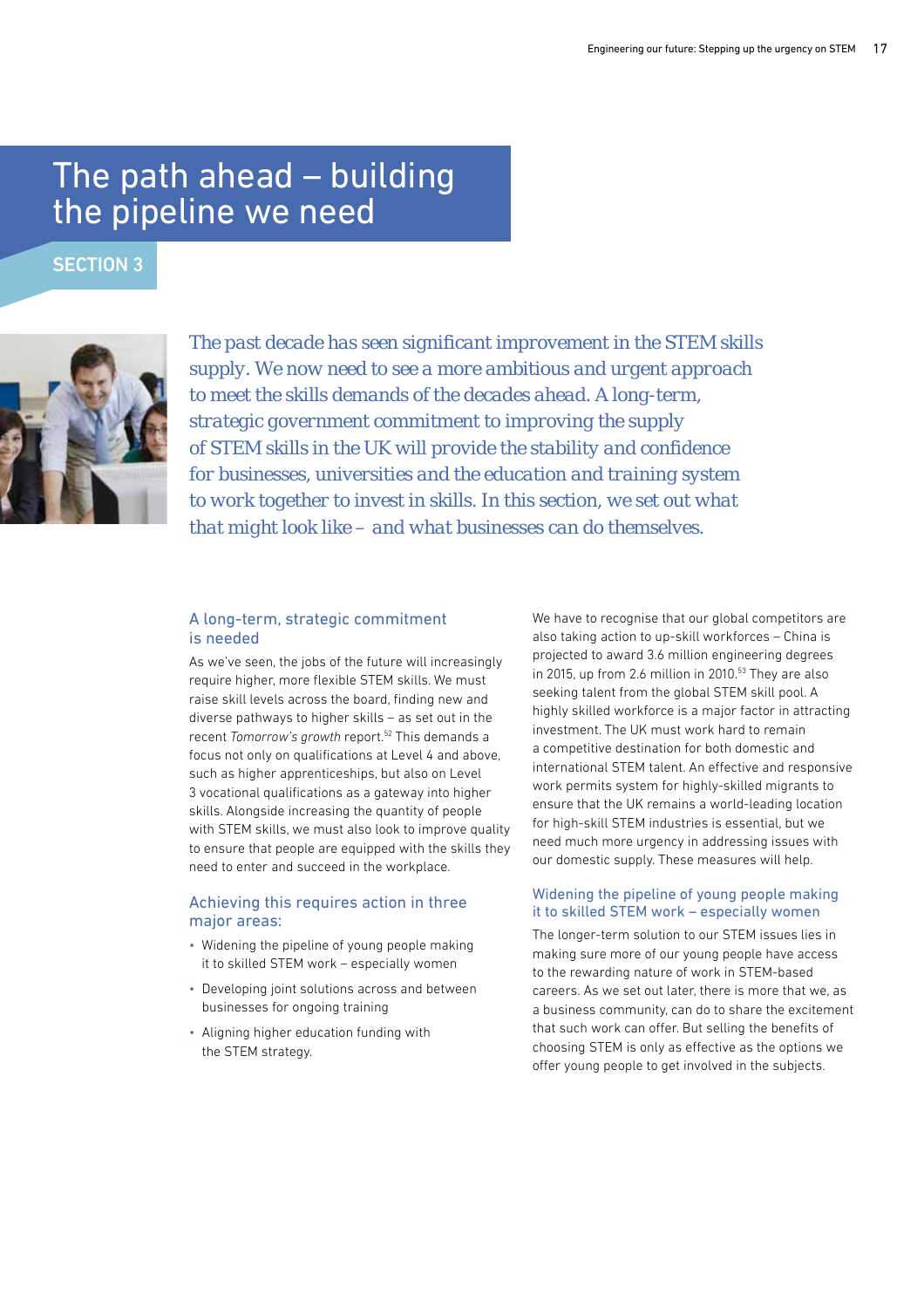Last year, we saw a welcome change in approach from government on the curriculum for design and technology at GCSE. This progress – moving away from a craft-focused curriculum to one more linked to the design and technology needs of key sectors – needs to continue. That means ensuring the curriculum is engaging, experiential and up to date. As the CBI report *First steps* pointed out, giving schools the time and freedom – as well as support to develop high-quality teaching – will help ensure the excellent work of programmes like STEMNET continues throughout the year.

Even so, there is more we can do. First and foremost, we should aspire to offer the three sciences at GCSE in every school. The English Baccalaureate has driven a real uptick in take-up of double award science, but it is when young people do all three that routes really open for them.

In addition to this, but in no way as a replacement for it, developing more schools that offer an in-depth STEM-led curriculum to those who have already decided to commit to the subjects by the time they are 14 will help. The University Technology College (UTC) movement is a great response to this, something that offers the potential to achieve a long-term aim of many businesses: a UK system of truly high-quality technical schools. Their continued growth – alongside similar programmes like Studio Schools – will underpin our supply of skilled STEM workers and offer a more hands-on learning experience to those who learn better in that way.

# More than any other change, boosting participation by women would help

Improving STEM participation by girls and women, and that of other underrepresented groups, must be a policy priority. Women make up 46% of the UK's workforce, but just 15.5% of the core STEM workforce.54 They are particularly underrepresented in engineering, where just 8% of engineering professionals are female. According to the Royal Society of Edinburgh, increasing the participation of women in the STEM labour market could be worth at least £2bn to the UK economy.55

STEM sectors need to be able to draw on the whole of the UK talent pool. Concerns around shortfalls would decrease significantly if STEM sectors were successful in attracting a higher number of women to their professions. A diversity of ideas, backgrounds and perspectives will also benefit STEM vibrancy and innovation, and discourage groupthink. The diversity it brings would seed the innovation that is so vital to our economy.

For girls and women to make informed choices about their futures we need to tackle misconceptions about STEM careers. In a survey by Atkins, three quarters of female engineers said they believe engineering is still regarded as being 'a male career'. But 84% of respondents also reported they were happy or extremely happy with their career choice.<sup>56</sup> Businesses requiring STEM skills need to work at tackling stereotypical views about the reality of a STEM career as early as possible, exploring the diversity of career pathways that STEM skills open up and encouraging their female employees to talk about their experiences of the workplace.

The leaky pipeline of women at successive stages of STEM career paths shows that supporting and retaining women is as important as attracting more into STEM pathways in the first place. Good progress has been made in encouraging young people of both genders to study STEM subjects up to GCSE (page 13) but female participation begins to fall at A-level. Girls made up just 21% of physics entrants, 39% of maths entrants, and 29% of further maths entrants in 2013 (although 48% of chemistry entrants and 58% of biology entrants were female).<sup>57</sup> Rather than tackling these gender divisions, the Institute of Physics has found that almost half of coeducational state-funded schools across England are strengthening gender imbalances in subject choice at A-level, with physics and maths showing a male bias and biology showing a female bias.<sup>58</sup>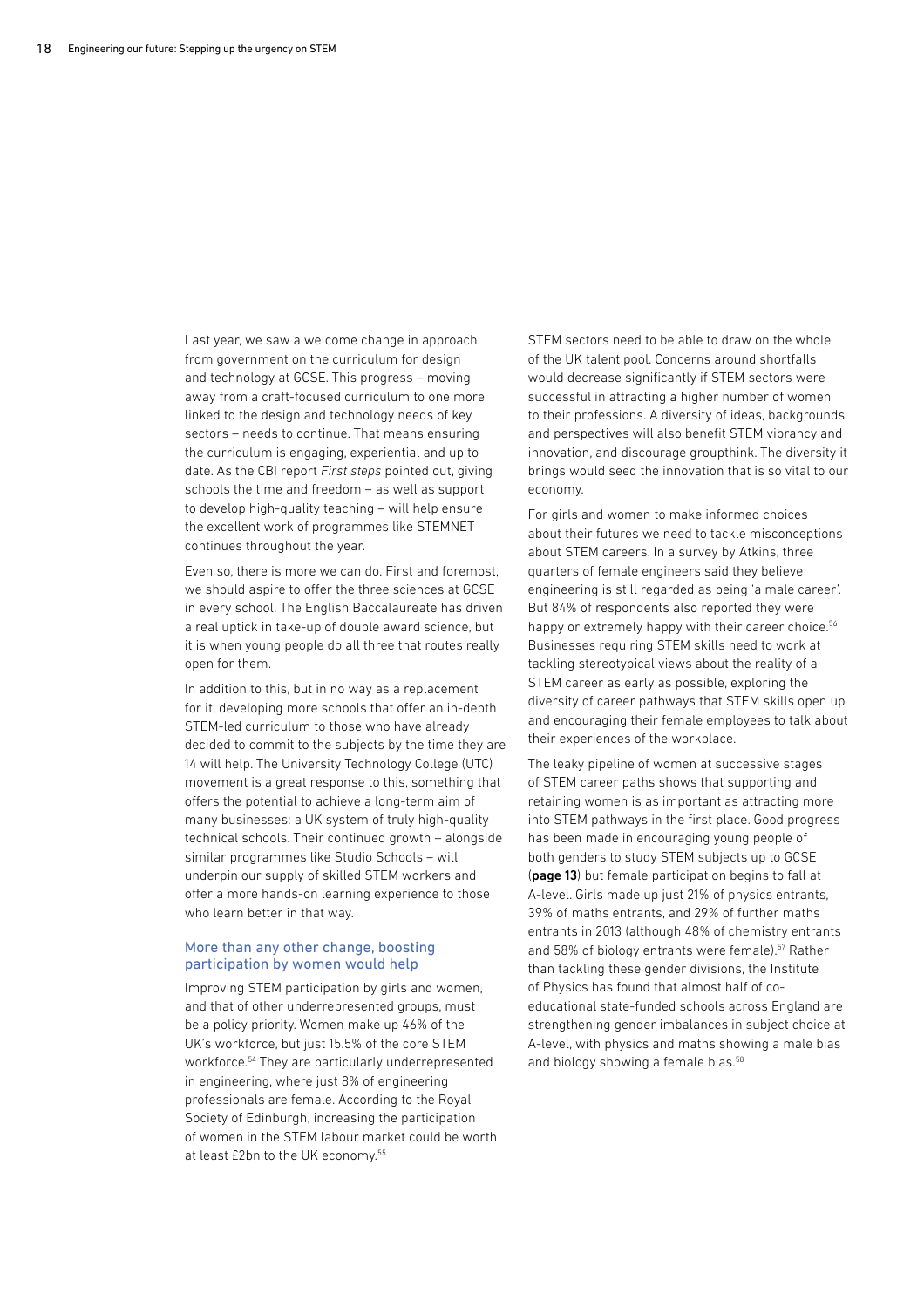



Unsurprisingly this gender-divide flows through to university level (Exhibit 12). Among 2012 graduates, women predominated in biology and accounted for approximately half of all chemistry graduates and physical and geographical science graduates, but only 21.5% of physics graduates.<sup>59</sup> Vocational STEM qualifications also show poor female participation. In the 2011/12 academic year in England women made up just 3% of those taking an engineering framework apprenticeship, with a similar gender gap found in other types of vocational engineering qualifications.<sup>60</sup>

Even in subjects where women account for a large proportion of students this is not reflected in the workforce, especially at management level. A 2012 European Commission study found that around 42% of UK academic staff are women but at the most senior research grade it is around 17%, below the EU average. This low workplace participation of highly trained women is both economically and socially damaging, and inefficient in terms of investment in education and training. But more than this, it acts as a further disincentive to the next generation by embedding the idea of STEM subjects as inherently male.

A number of valuable initiatives already exist to attract women to STEM roles (Exhibit 13, page 20). but with concerns over future STEM skill supplies we must redouble our efforts. It is time to think big, and consider solutions that link funding and recognition of STEM courses to clear diversity goals. As part of this, it is time for providers of education and training in STEM subjects to set clear targets and plans for addressing the issue of poor take-up of subjects among women. Drawing on the experience of business, and the Davies review in particular, every school, sixth form, college and university should be setting a target for female participation and reporting against it. This approach is working to change the senior teams of a large number of businesses and it will help focus the minds of education providers too.

# Build on and align the good work of business schemes

One of the key drivers of progress on STEM participation has been the engagement of businesses with a wide range of programmes designed to explain STEM careers and share the excitement the subjects can offer. Over half (52%) of engineering, hi-tech, IT and science firms are currently engaging with schools to promote STEM study (Exhibit 14, page 20). Businesses have a vital role to play in providing careers guidance and support – helping young people to understand the pathways are available to them, and what employers are looking for in terms of knowledge, skills, attitudes and behaviours. STEM sector businesses are also actively partnering with universities to help students understand the practical relevance of their courses – 47% firms in the engineering, hi-tech/IT and science areas work with universities to provide 'real-life' projects and resources.<sup>61</sup>

In addition to firm-level engagement, other organisations are doing outstanding work with young people and schools (Exhibit 15, page 21). These schemes are particularly valuable for the many smaller businesses that do not have the capacity to engage individually.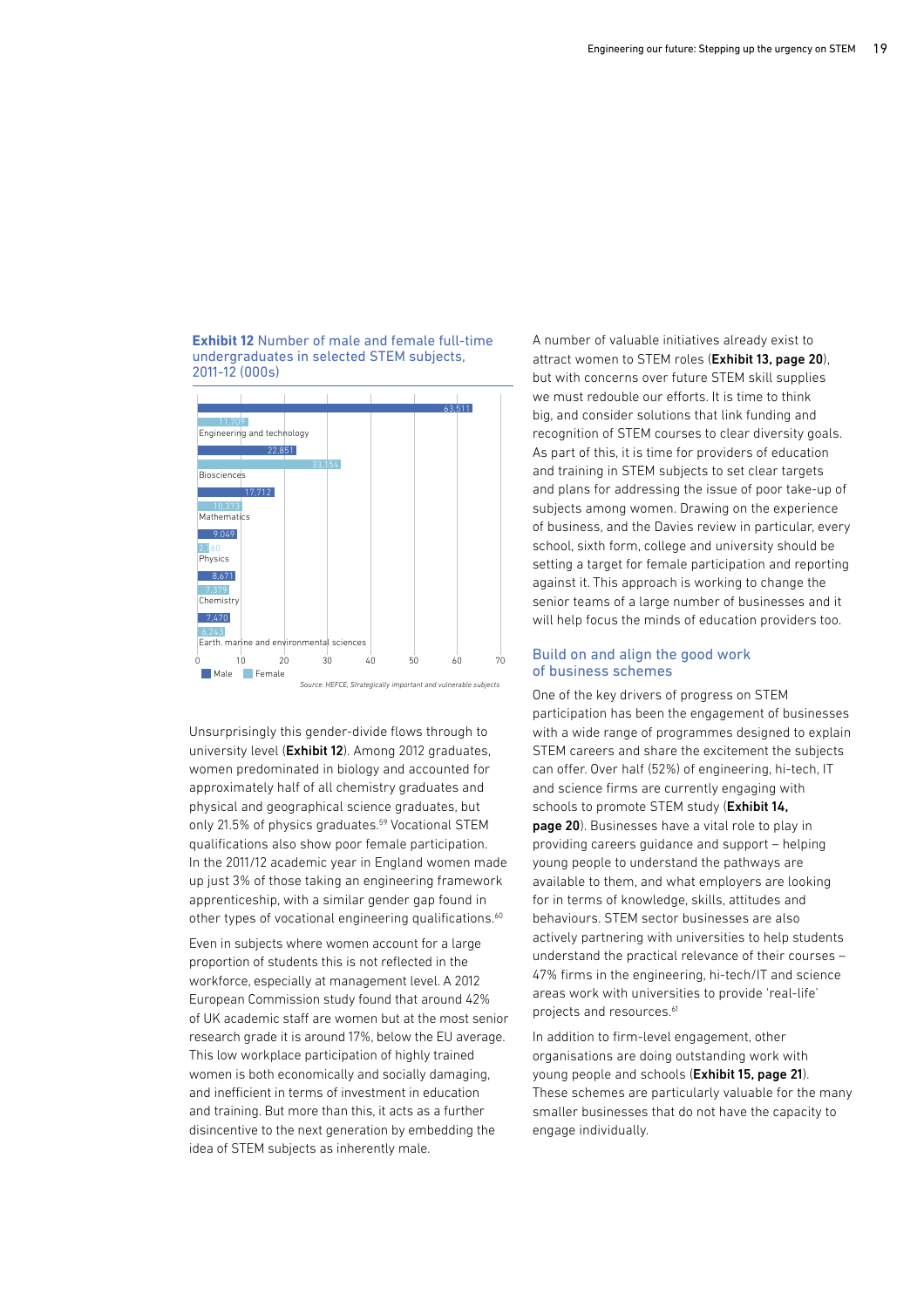# **Exhibit 13** Inspiring women to pursue STEM

# **Women in Manufacturing Ambassador Programme**

WiM is a business-led initiative bringing together the UK manufacturing and engineering community and education networks to support, attract and retain women in the sector. Industry ambassadors volunteer their time to share their experiences with students in schools and the workplace, from primary school to higher education.

# **Large Engineering Employer Apprenticeship Consortium (LEEAC)**

The LEEAC, including Rolls Royce, Network Rail, BAE Systems and Bentley Motors, successfully bid for a share of government funding to work together to inspire more women into the sector and support their career development. Seeking to engage 2,500 young women in schools, the programme will encourage female participation at multiple stages, from encouraging the uptake of STEM subjects at GCSE to sponsored full degrees and ultimately into a career in the sector.

This project will deliver a structured extracurricular education programme comprising:

- Inspirational STEM enrichment days in schools reaching 2400 14-18 year-old females
- After-school clubs, developing STEM and employability skills
- Outward Bound Trust five-day residential courses for 240 females
- Supporting incumbent female engineers to become part of a mentoring programme.

### **Women in Science and Engineering (WISE)**

With over 30 years of experience, WISE's mission is to improve the gender balance in the UK's STEM workforce, pushing the presence of female employees to 30% by 2020. WISE takes a pipeline approach from classroom to boardroom – running inspirational workshops in schools, for example.

# **Young Women in the Know**

As part of its 'Inspiring tomorrow's engineers' education programme Jaguar Land Rover's *Young Women in the Know* course aims to change outdated perceptions of the engineering industry and encourage more women into engineering and manufacturing roles.

They are vital in helping young people see the links with what is learned and how, in the workplace, this is translated into technology, products and innovations, as well as signposting job opportunities and the subjects and qualifications required to secure them.

# **Exhibit 14** Employer engagement in action

IBM hosts a range of programmes to involve school-aged children in STEM, engaging talent at an early age to encourage prolonged study in industry related subjects. The annual Blue Fusion event allows 14-15 year-olds to use their scientific knowledge, thinking and teamwork skills to complete fun STEM activities.

To build on the momentum of effective programmes, employers should join forces and build on existing success, seeking out opportunities to think creatively and collaboratively on how they work together to inspire young people. Co-ordinating initiatives will mean that, as well as developing specialised skills, programmes will be more adept at developing crosscutting, transferable STEM skills that allow people to move within and between industries, making our STEM skills base more flexible and nimble.

STEM programmes and initiatives should be evidence-based. They should be evaluated to build on effectiveness, 'raise the bar' of quality and the impact of provision, and reduce administrative burdens. Streamlining initiatives will allow those that are most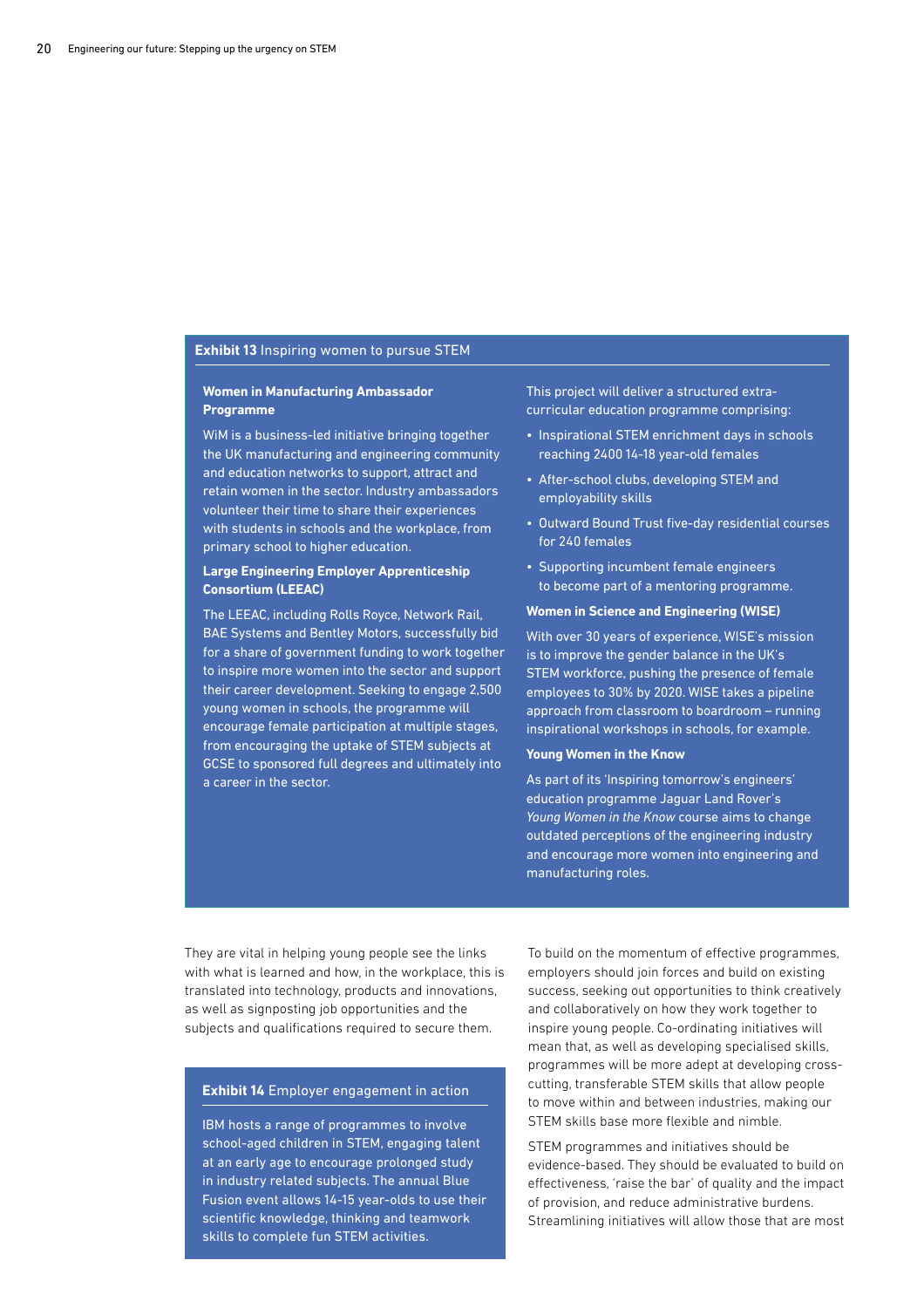# **Exhibit 15** STEM engagement programmes

#### **STEMNET**

STEMNET works with thousands of schools, colleges and STEM employers to enable young people of all backgrounds and abilities to meet inspiring role models, understand the application of STEM subjects in the real world and bring STEM to life.

STEMNET runs three core national programmes:

- STEM ambassadors 26,000 volunteers who promote STEM subjects to learners and help teachers deliver the STEM curriculum, as well as raising awareness of STEM careers
- STEM clubs programme STEM clubs allow children to explore, investigate and discover STEM subjects outside the classroom

successful to prosper and be scaled-up. Promoting coordinated 'best practice' approaches and a more systematic approach to building links should not come at the cost of damaging existing, successful provision, but should instead look to enhance all provision.

#### Recommendations

- Focus on the development of capacity in schools to ensure the three sciences are available as a choice for every young person
- Support the development of more UTCs and Studio Schools to give young people exciting STEM options
- Require sixth forms, colleges and universities to set and report on Davies-style gender diversity targets for key subjects like physics
- Business and government should work together to align and expand STEM programmes in schools and share best practice.

• Schools STEM advisory network - 45 organisations across the country offer free, impartial advice to schools to support the curriculum and increase the number of students moving into STEM education, training and employment.

**The National Science and Engineering Competition** is open to all 11 to 18 year-olds living in the UK and in full-time education. The competition recognises and rewards young people's achievements in all areas of STEM.

**The Big Bang Fair** is the largest celebration of STEM for young people in the UK, showing 7 to 19 year-olds the existing and rewarding opportunities there are for people with STEM qualifications.

# Developing joint solutions across and between businesses for ongoing training

It cannot be emphasised enough that STEM is about a lot more than graduates – indeed, the most pressing shortages are often for skilled technicians. The right training tool for these staff is a mix of apprenticeships for new entrants and the creation of vehicles for retraining existing members of the workforce. These should be linked to key sectors in the industrial strategy, supply chains and – for the smallest firms – local areas.

A new approach will require public authorities and businesses to work together to develop a more robust skills eco-system. This should encourage collaboration – as a tool to progress apprenticeships and retraining as answers to the technician shortage. Retraining, in particular, is an important short-term response to shortages that can help tide us over until a stronger supply line is delivered from schools and colleges.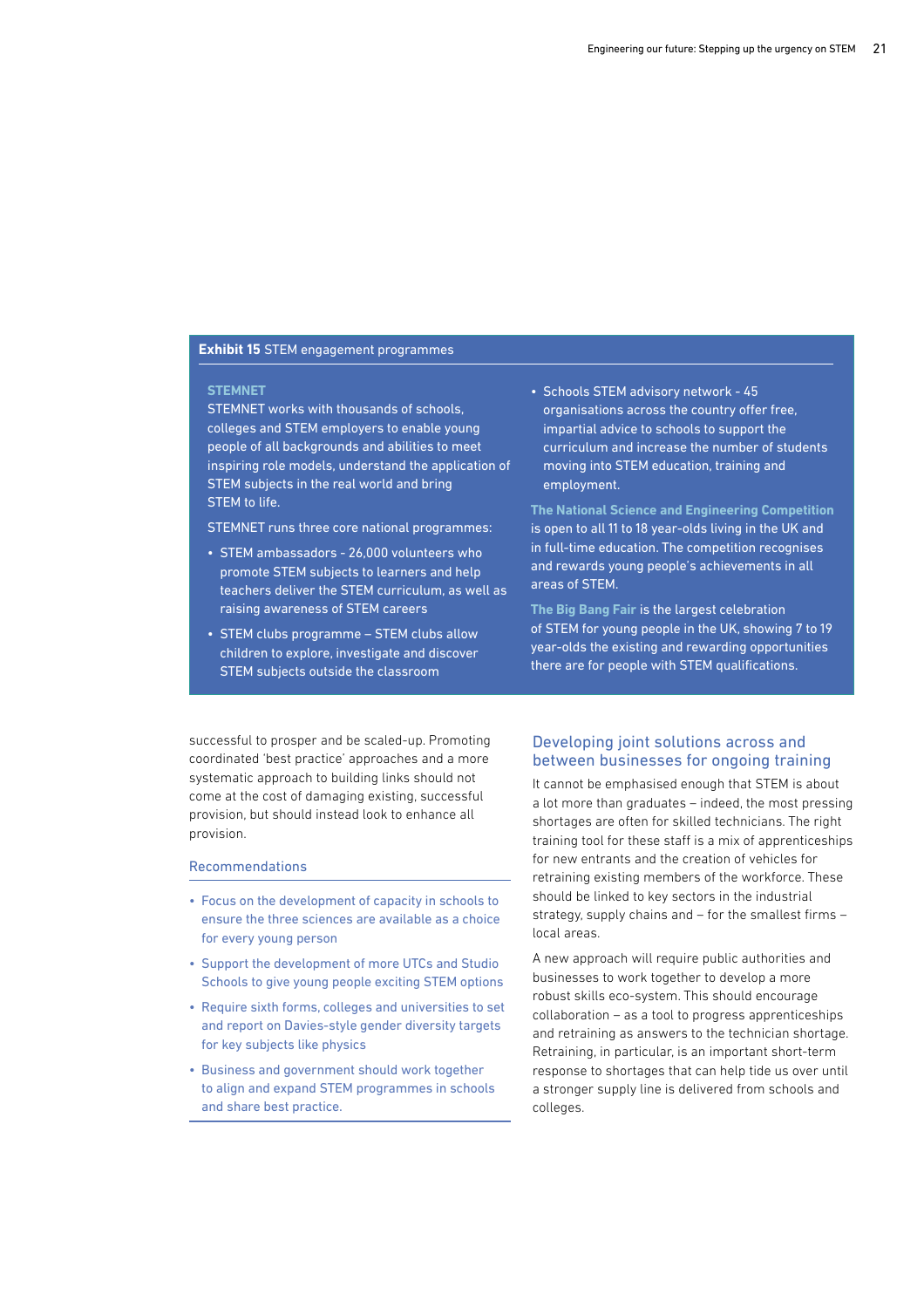**Exhibit 16** Collaborating on apprenticeships effectively

# **The Energy & Efficiency Industrial Partnership (EEIP)**

The EEIP brings together over 90 employers from across the energy and efficiency sectors to improve skills and productivity by delivering a range of STEM-based traineeships & apprenticeships. The EEIP Council is composed of CEO-level representatives from across the EEIP's footprint and is chaired by Steve Holliday, CEO of National Grid. The total programme is worth £105m, delivering 11,000 new jobs over the next three years.

### **Information Economy Shared Apprenticeship**

The Industrial Partnership for the Information Economy's Shared Apprenticeship scheme helps SMEs jointly employ apprentices. By acting together businesses can offer apprenticeships and share costs, and run a wider range of experiences to apprentices.

# Getting apprenticeships right for all businesses is a crucial part of the mix…

For new entrants to STEM, the Richard review proposals offer a step-change in the potential for apprenticeships, by giving firms more control over content and training quality. There is the potential to deliver a genuinely business-focused system, rather than one that dances to the government's tune. If got right, they could deliver a simpler, more relevant system. The CBI has supported these proposals, subject to the approach chosen being simple for all firms, attractive for SME participation and introduced in a way that maintains the UK's training capacity through the changeover period, including allowing firms to maintain provision they are happy with. This includes ensuring apprenticeships have a clear set of standards to meet – but also that they are designed and applied by firms themselves.

Despite this strong progress, too few employers are currently engaged with apprenticeships. In part, this is a legacy of high costs and red tape that has gradually been being tackled. But it also reflects the structure of today's businesses – smaller, more specialist and operating in complex supply chains.

Addressing the challenge of getting more businesses to sign up to apprenticeships requires an eco-system that helps medium and smaller businesses that lack capacity to do more in their own and the sector's interest. We need to help firms build training clusters that will draw together communities of practice from across a relevant group of businesses, whether that is a supply chain, a local area or a sector. This is a particular challenge for small businesses, for whom accessing a larger partner's training academy, Group Training Associations or Apprenticeships Training Agencies (GTAs/ATAs) may be the best option.

# …but so is building up collaborative models of working in supply chains and sectors on retraining

In key industrial strategy sectors, using supply chains also offers significant opportunities for growth. The Automotive Council, for example, have identified £3bn of opportunities for UK suppliers with the right skills.<sup>62</sup> Supply chains can be important sources of innovation and are core to the success of UK STEM sectors. But with demand for STEM skills so strong, many suppliers in supply chains can find it difficult to source skilled staff. Research from Jaguar Land Rover suggests that 29% of UK-based SMEs in the sector struggle to win new business because of skill shortages – it is likely that some of this work ends up going abroad.63 As well as facing greater challenges in attracting talent, smaller businesses may also find sourcing appropriate training or developing their own tailored provision very challenging or impossible.

More can be done to strengthen the UK supply chain network to grasp this growth quickly through retraining the existing workforce, as well as building on apprenticeships. Collaborative solutions like the Talent Retention Scheme, set up to ensure that advanced manufacturing and engineering skills are retained in the UK supply chain, have provided a significant boost. Building up the strong relationships required for this kind of solution needs cross-sector analysis and more intensive co-operation between UK businesses of all sizes.<sup>64</sup> Joint initiatives can help ensure that we are developing the right mix and agility of skills, with employer collaboration helping to cascade higher skills and standards through the chain.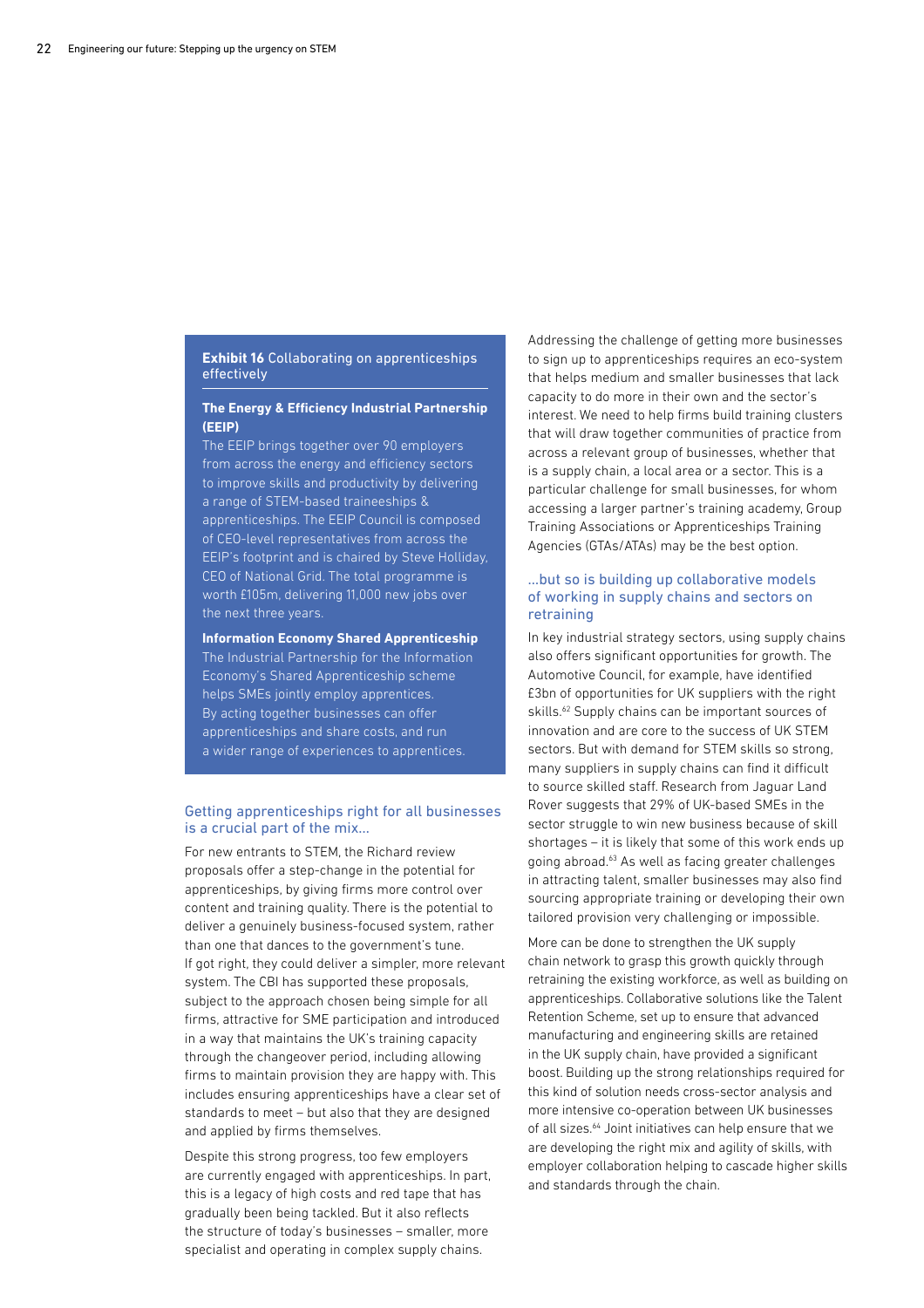# **Exhibit 17** Effective skills investment in the supply chain

The Advanced Skills Accreditation Scheme (ASAS) education scheme, based on a programme developed by Jaguar Land Rover (JLR), offers engineers the chance to develop the green and future engineering skills needed to create new technologies. In partnership with the Sector Skills Council for Science, Engineering and Manufacturing Technologies (Semta), JLR has now made the programme available to supply chain companies and other hi-tech industries to raise skill levels across the supply chain.

The UKCES Employer Ownership of Skills Pilots (EOP) have already demonstrated the potential of this approach. It has helped employers to work with others in their area or supply chain to develop the skills needed for growth. We can do more to seed these developments, especially on behalf of fast growing medium-sized businesses in the supply chain, who will be the heart of a sustainable recovery.

Some businesses are already leading the way in investment in skills in their supply chain (Exhibit 17). Incentivising greater supply chain collaboration on skills, including sharing best practice, as well as exploring incentives to drive further collaboration will help to make similar collaboration more widespread.65 One way to do this could be through the new Employer Ownership Fund.

# Recommendations

- Apprenticeships are the key long-term route to address technician shortages, with greater business control of the system as the key enabler.
- In the shorter-term, we should be using UKCES funding to seed collaborative clusters that can retrain workers in key sectors while developing the apprentice pipeline. This will enable businesses to step up to the challenge set down by the Perkins review of retraining existing staff who already have some STEM skills to fill gaps
- To be effective, the Richard reforms will need to work for all sizes of business, which implies more simplicity and steps to ensure that small firms can take part.
- Government should invest in seeding a skills eco-system that enables local small business engagement through GTAs and ATAs as well as sectoral and supply-chain solutions that use the work of large firms to help smaller ones.

# Aligning higher education funding with the STEM strategy

The teaching of many STEM subjects is expensive to deliver and the cost is not fully covered by tuition fees. As a result these high cost subjects – including laboratory-based science, engineering and technology subjects – receive additional funding, worth £330m to institutions in the academic year 2013-14. Very high cost STEM subjects – chemistry, physics, chemical engineering and mineral, metallurgy and materials engineering – have received additional funding worth £23m in 2013-14.<sup>66</sup> The announcement of an additional £200m STEM capital funding for the 2015-16 academic year, requiring match-funding on at least a one-to-one basis, is another welcome investment in science and engineering teaching at universities. These additional funds are critical to the teaching of high-cost STEM subjects and must be protected in real terms.

This additional public funding means that while STEM students receive a larger subsidy than other students relative to cost, these additional subsidies are not clearly visible to students. Students may, however, calculate the opportunity costs of STEM study – in terms of hours spent on study or in terms of the years needed to complete the courses – and consider this higher than for many other subjects.<sup>67</sup> It is time for this to end – the scale of government support for STEM must be made clear to university applicants.

Students should be helped to be rational consumers of education, making informed decisions based on the true cost and value of degree programmes. Survey evidence from the Institution of Mechanical Engineers shows that 48% of the public say that government subsidies for STEM degrees would persuade them to encourage their children to consider a career in engineering, compared to 14% who said it would not.68 To incentivise people to study for the skills the economy needs, it may be necessary to enhance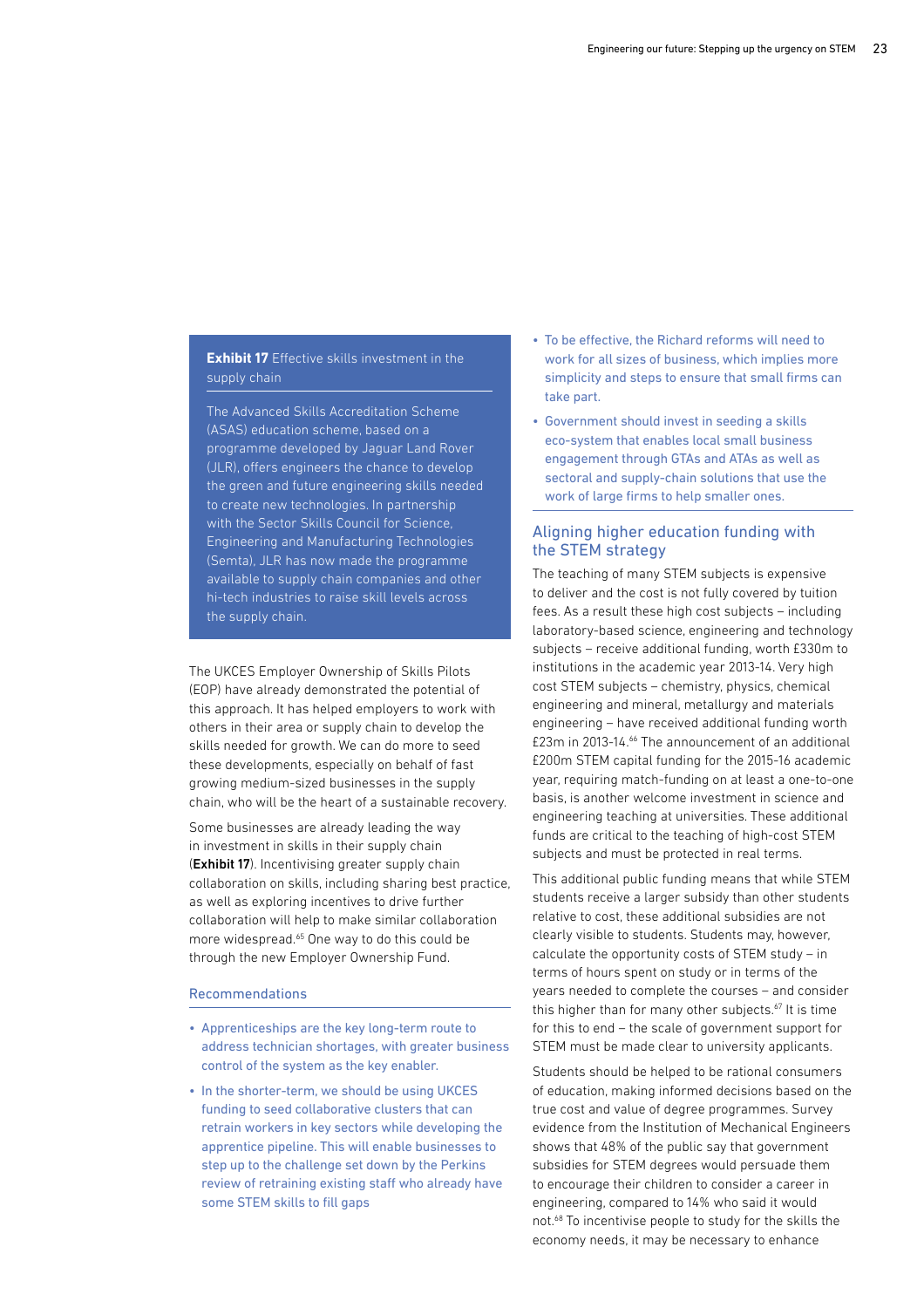this subsidy further, by cutting tuition fees. Given the longer-term economic pay-off for the state, this would be a decision worth taking for some key courses.

Businesses also have an important role to play in subsidising or sponsoring relevant STEM courses or qualifications to help reduce the cost to students (Exhibit 18). Nearly a quarter of CBI members (23%) responding to a recent survey say they already offer some student sponsorship.<sup>69</sup> Sandwich degrees also play a vital role in aligning students with future career paths and opportunities.

Besides the need to more clearly sign-post, and enhance, the government subsidy for STEM subjects, it is also desirable to ensure young people are not closed off from higher STEM skills by decisions made many years earlier. As well as being better for the young person, addressing this will also shorten the time-lag on new entrants to the STEM labour market.

Developing one-year intensive cross-over courses – an approach used in the legal profession after graduation – for young people to take for a year at 18, would enable more young people to study for a STEM degree. This would include many young women, who perhaps gave up the sciences at 16, a trend we noted above. These courses could be developed by universities working with businesses

# **Exhibit 18** STEM scholarship programmes

# **BP STEM scholarships**

Each year BP offers scholarships to up to ten students studying certain STEM subjects at the University of Birmingham. Each scholarship is worth up to £20,000. As well as financial support, scholars are offered unique access to the energy industry.

# **Aerospace Growth Partnership**

As part of the Aerospace Growth Partnership the UK aerospace industry and government have committed £3m each over three years to provide financial backing to Masters (MSc) level degrees in aerospace engineering, covering the cost of tuition fees up to a maximum of £9,500. The bursary is available to support the up-skilling of current aerospace employees already qualified to graduate level, and current BSc students to study at masters level.

and government, so that the individual did not face another year of full fees for making a decision that was in both their own and the national interest.

Changing tack on STEM is not an issue only for the young. As the market for STEM skills evolves, it is important to remove barriers to retraining for midcareer workers, too. The government has announced a partial relaxation of the current equivalent or lower qualification (ELQ) rules, enabling part-time students who have previously studied for a degree to access some tuition support to retrain part-time in engineering, technology and computer science. This is something the CBI called for in *Tomorrow's growth*. If successful in its early stages, this programme should be expanded.

Employers requiring specific skills should also look to help people convert their existing STEM skills and knowledge to fill labour market gaps. The CBI endorses Professor John Perkins' recommendation that employers should be encouraged to develop innovative ways to support people to convert existing STEM skills by pursuing a second degree in engineering.

# Recommendations

- Government should adopt a more robust approach to funding for STEM in universities – making clear both the reason for and the scale of the subsidy as a tool to communicate the subjects' importance
- As part of a wider review of vital STEM subjects, the case for reducing fees on some courses to attract more students should be explored
- Universities, businesses and government should work together to develop crossover courses that help people switch back to STEM
- The relaxation of ELQ rules around part-time STEM students should be expanded if successful. This will also help businesses step up to the challenge of retraining set out by the Perkins review.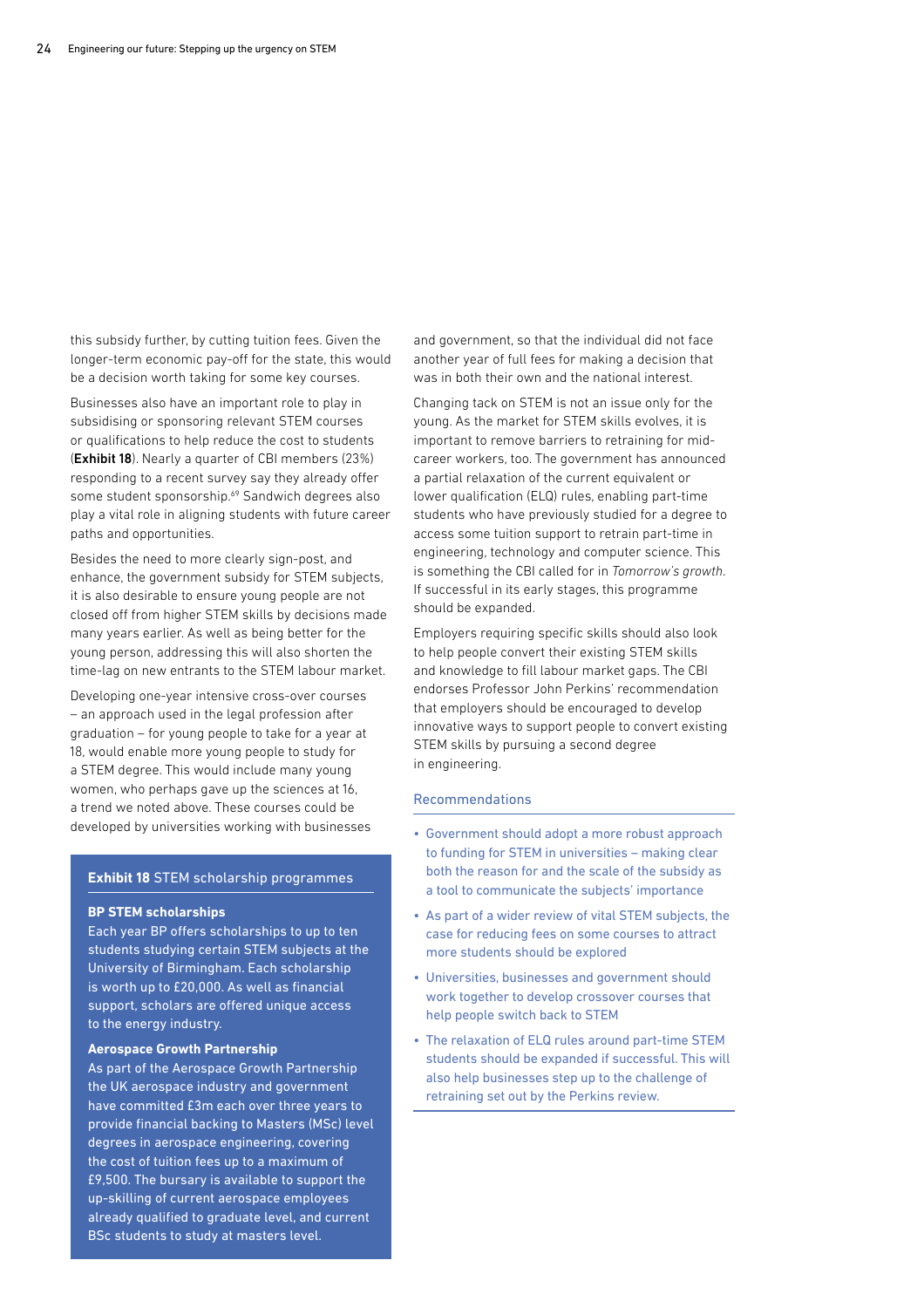Engineering our future: Stepping up the urgency on STEM 25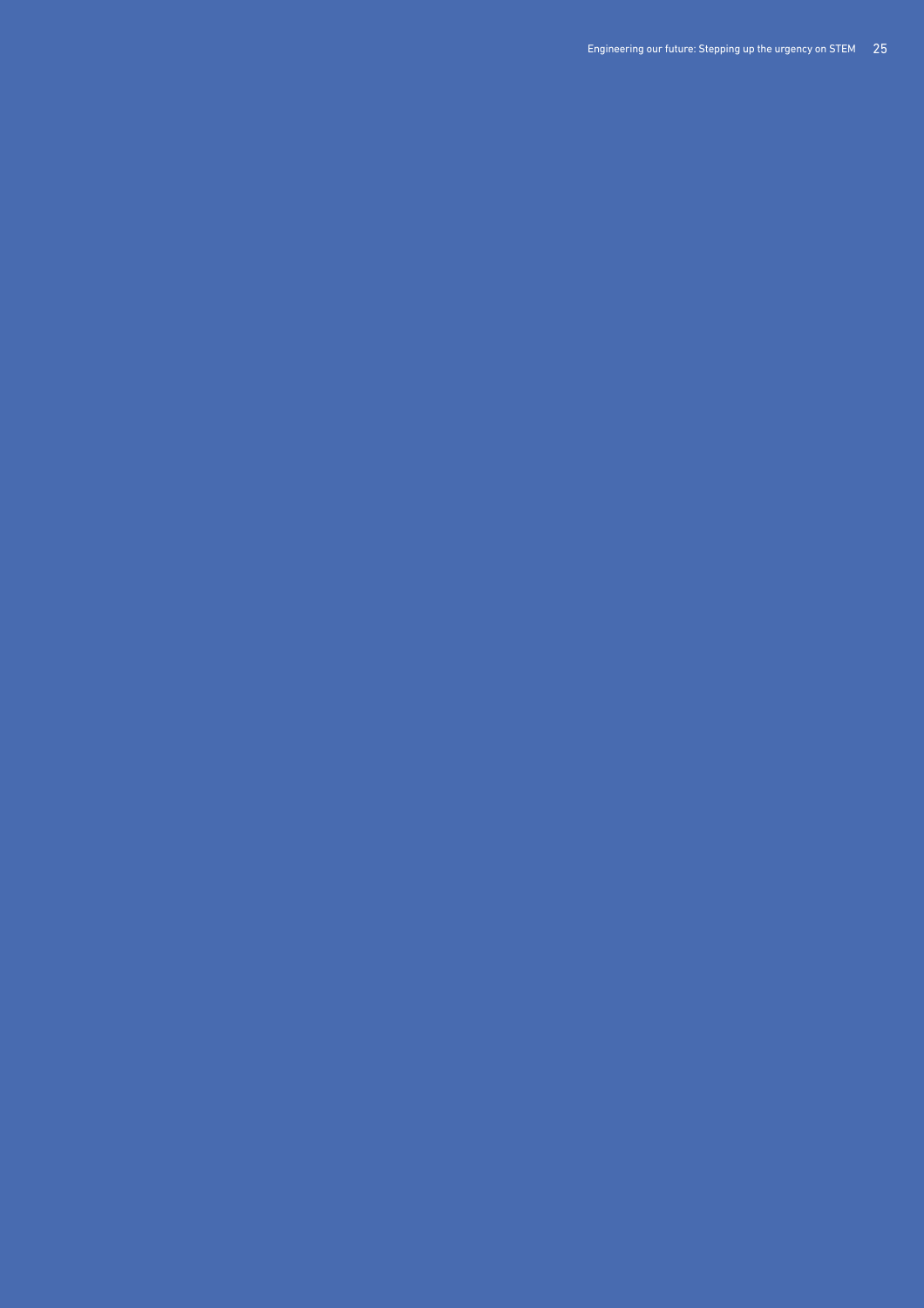# References

- 1 *Playing our strongest hand: Maximising the UK's industrial opportunities,* CBI, November 2012
- 2 Growth dashboard, BIS, January 2014
- 3 *Evidence report 73: Technology and skills in the digital industries*, UKCES, September 2013
- 4 *The creative nation, A growth strategy for the UK's creative industri*es, CBI, 2014
- 5 *Low-carbon environmental goods and services (LCEGS) report for 2011/12*, BIS, July 2013
- 6 *The colour of growth, Maximising the potential of green business*, CBI, July 2012
- 7 *International comparisons of productivity, first estimates for 201*2, BIS, September 2013
- 8 *Industrial strategy: UK sector analysis*, BIS economics paper no. 18, September 2012
- 9 *The global innovation index 2013: The local dynamics of innovation*, Cornell University, INSEAD, and WIPO, 2013
- 10 *The supply of and demand for high-level STEM skills*, UKCES, 2011
- 11 *Jobs and growth: the importance of engineering skills to the UK economy*, Royal Academy of Engineering, September 2012
- 12 *Sector skills insights: Energy*, UKCES, 2012
- 13 Growth dashboard, BIS, January 20144
- 14 *The labour market value of STEM qualifications and occupations*, Department of Quantitative Social Science, Institute of Education, 2011
- 15 Cebr, Productivity matters: the impact of apprenticeships on the UK economy, March 2013
- 16 UKCES, Working Futures 2010-2020 Evidence report 41, August 2012
- 17 *Powering the UK: Investing for the future of the energy sector and the UK*, EnergyUK, 2012
- 18 *TARGET jobs: Engineering sector student and recent graduate survey*, August 2013
- 19 *Changing the pace: education and skills survey 2013*, CBI/Pearson, June 2013
- 20 *In the balance, the STEM human capital crunch*, Social Market Foundation, March 2013
- 21 *Engineering UK 2013 The state of engineering*, Engineering UK, 2013
- 22 *Jobs and growth: the importance of engineering skills to the UK economy*, Royal Academy of Engineering, September 2012
- 23 *The supply of and demand for high-level STEM skills*, Evidence Report 77, UKCES, November 2013
- 24 *The supply of and demand for high-level STEM skills*, Evidence Report 77, UKCES, November 2013
- 25 *The supply of and demand for high-level STEM skills*, Evidence Report 77, UKCES, November 2013
- 26 Lifting off implementing the strategic vision for UK aerospace, HM government, 2013
- 27 *Driving success a strategy for growth and sustainability in the UK automotive sector*, HM government, July 2013
- 28 *Developing tomorrow's scientists today, an annual skills report for the life science industries*, Cogent, 2012
- 29 *Offshore wind industrial strategy, business and government action*, HM government, August 2013
- 30 *Working for a green Britain, volume 2: Future employment and skills in the UK wind & marine energy industrie*s, RenewableUK, July 2011
- 31 *UK oil and gas, business and government action*, HM government, March 2013
- 32 Joint Council for Qualifications
- 33 Ipsos Mori survey of state-maintained mainstream secondary schools conducted in June/July 2012, DFE
- 34 Joint Council for Qualifications
- 35 *Demand and supply in higher education subjects*, HEFCE, 2013
- 36 Data about demand and supply in higher education subjects, HESA, 2013
- 37 SFR 197 higher education student enrolments and qualifications obtained at higher education institutions in the United Kingdom for the academic year 2012/13, HESA,
- 38 HE qualifications obtained by subject of study 2011/12, HESA
- 39 Data about demand and supply in higher education subjects, HESA, 2013
- 40 *The supply of and demand for high-level STEM skill*s, Evidence Report 77, UKCES, November 2013
- 41 *Changing the pace: education and skills survey 2013*, CBI/Pearson, June 2013
- 42 The average age of the STEM workforce in the UK is approximately 40 across most technician groups.
- 43 *SET-based technicians: Lessons from the UK and European labour force surveys*, Institute of Employment Studies, 2010
- 44 *Jobs and growth: the importance of engineering skills to the UK economy*, Royal Academy of Engineering, September 2012
- 45 *Working futures 2010-2020 evidence report 4*1, UKCES, August 2012
- 46 *First steps: one year on*, CBI, November 2013
- 47 Adult apprenticeships, National audit office, February 2012
- 48 *Changing the pace: education and skills survey 2013*, CBI/Pearson, June 2013
- 49 *Public perceptions of technician occupations*, Ipsos MORI for the Gatsby
- 50 By 2020 almost half of jobs will require higher-level skills. *Working futures 2010-2020*, UKCES, July 2012
- 51 *Tomorrow's growth: new routes to higher skills*, CBI, July 2013
- 52 *Tomorrow's growth: new routes to higher skills*, CBI, July 2013
- 53 *No shortage of talent: how the global market is producing the STEM skills needed for growth*, Accenture Institute for High Performance, 2011
- 54 Government Equalities Office, August 2013
- 55 *Women in STEM*, The Royal Society of Edinburgh
- 56 *Britain's got talented female engineers*, Atkins, September 2013
- 57 Joint Council for Qualifications

Foundation, May 2012

- 58 *Closing doors: exploring gender and subject choice in school*s, Institute of Physics, 2013
- 59 *Destinations of leavers,* higher education survey, HESA, 2011/12
- 60 Professor John Perkins' review of engineering skills, BIS, November 2013
- 61 *Changing the pace: education and skills survey 2013*, CBI/Pearson, June 2013
- 62 *Technology and skills in the aerospace and automotive industries*, evidence report 76 UKCES, October 2013
- 63 International automotive summit, post-event report, SMMT, June 2013
- 64 *The only way is exports: renewing the UK's role as a trading nation*,
- CBI, April 2013 65 *Raising the bar: business priorities for industrial strategy one year on*,
- CBI, September 2013
- 66 Higher Education Funding Council for England
- 67 *The opportunity costs of STEM degrees and the unmet needs of the low-skilled*, No. 295, CEPS, June 2013
- 68 ICM survey of 2,000 members of the public on behalf of the Institution of Mechanical Engineers, April 2013